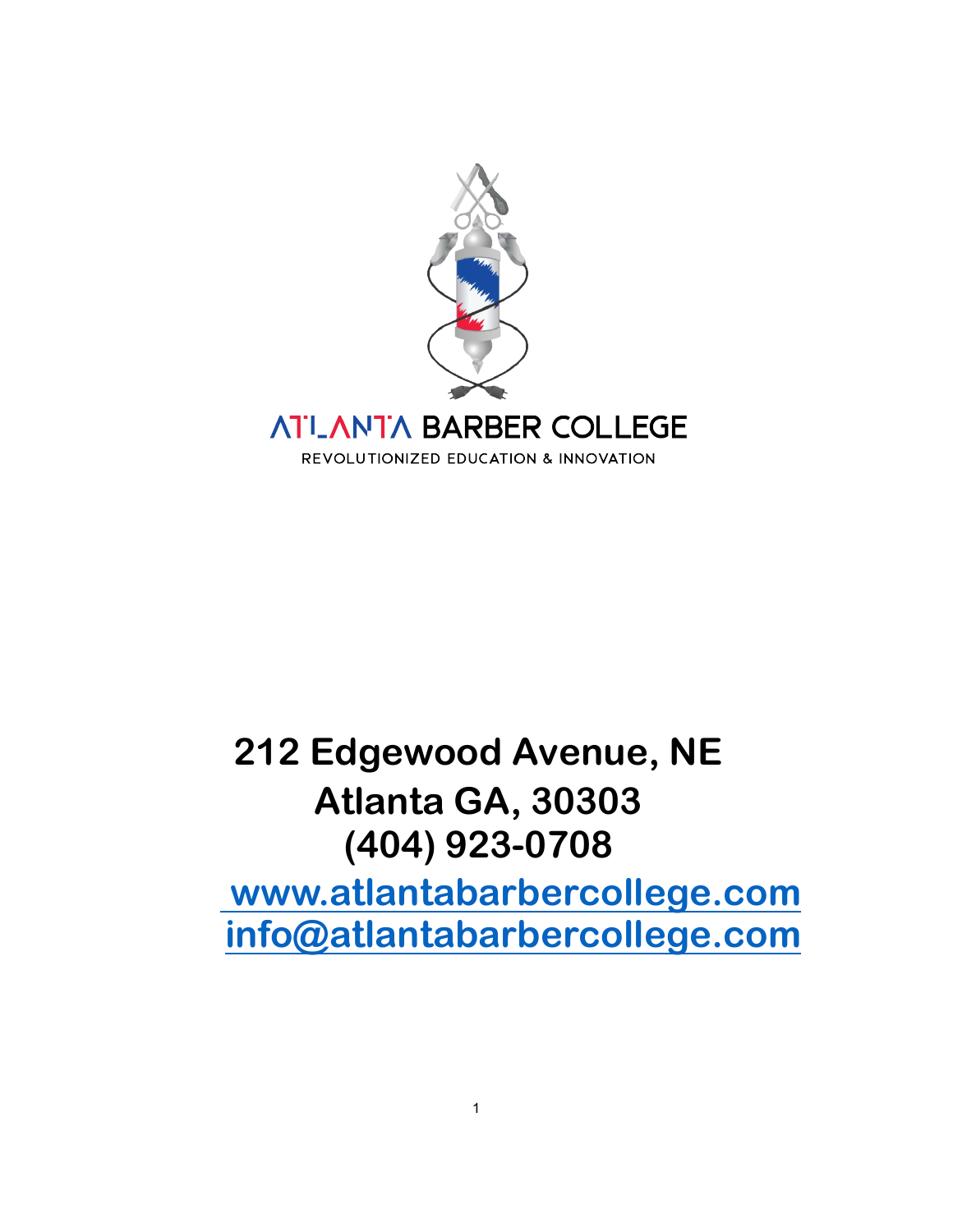# **Table of Contents**

# "Revolutionized Education & Innovation"

| <b>Table of Contents</b>                                | 2         |
|---------------------------------------------------------|-----------|
| Licensing   Accreditation                               | 3         |
| <b>Administrative Staff</b>                             | 3         |
| Welcome                                                 | 4         |
| <b>Mission Statement</b>                                | 5         |
| <b>Educational Goals</b>                                | 5         |
| <b>Facilities and Equipment</b>                         | 6         |
| <b>New Class Starting Dates</b>                         | 6         |
| <b>Holiday and School Closings</b>                      | 6         |
| Admissions Requirements/Entrance For Foreign Students   | 6-7       |
| Registering Hours with the State Board of Barbering     | 7         |
| Non-Discrimination Policy                               | 7         |
| Sexual Harassment Policy                                | 8         |
| Right To Privacy and Information Release                | 8         |
| Policy for Reviewing Financial or Educational File      | 8         |
| Grading                                                 | 8         |
| <b>Graduation Requirements &amp; Diploma</b>            | 8         |
| <b>Employment Assistance</b>                            | 9         |
| <b>Instructional Materials</b>                          | 9         |
| <b>Tuition Payments</b>                                 | 6         |
| <b>Advising Services</b>                                | 6         |
| <b>Counseling Services</b>                              | 9         |
| <b>Student Conduct</b>                                  | 9         |
| Grievance Procedure                                     | 10        |
| <b>Refund Policy</b>                                    | $10 - 11$ |
| Satisfactory Academic Progress Policy                   | 12        |
| <b>Evaluation Period</b>                                | 12        |
| <b>Attendance Progress Evaluations</b>                  | 12        |
| <b>Maximum Time Frame</b>                               | 13        |
| <b>Academic Progress Evaluations</b>                    | 13        |
| Determination of Progress Status                        | 14        |
| Warning                                                 | 14        |
| Probation                                               | 14        |
| Re-establishment of Satisfactory Academic Progress      | 15        |
| Interruptions, Course Incompletes, Withdrawals          | 15        |
| Appeal Procedure                                        | 15        |
| Noncredit, Remedial Courses, Repetitions                | 15        |
| <b>Transfer Hours</b>                                   | 16        |
| Leave of Absence Policy                                 | 16        |
| <b>Re-Entry Procedure</b>                               | 16        |
| <b>Barber Course Description</b>                        | 17-19     |
| <b>Barber Instructor Course Description</b>             | 20        |
| Grading                                                 | 21        |
| Master Barber Curriculum                                | $21 - 23$ |
| <b>Barber II Curriculum</b>                             | 23-25     |
| Cross-Over                                              | 25-27     |
| Grad Requirements, Rules, Regulations Attendance Policy | 27        |
| Tuition & Veterans Policy                               | 30-33     |
|                                                         |           |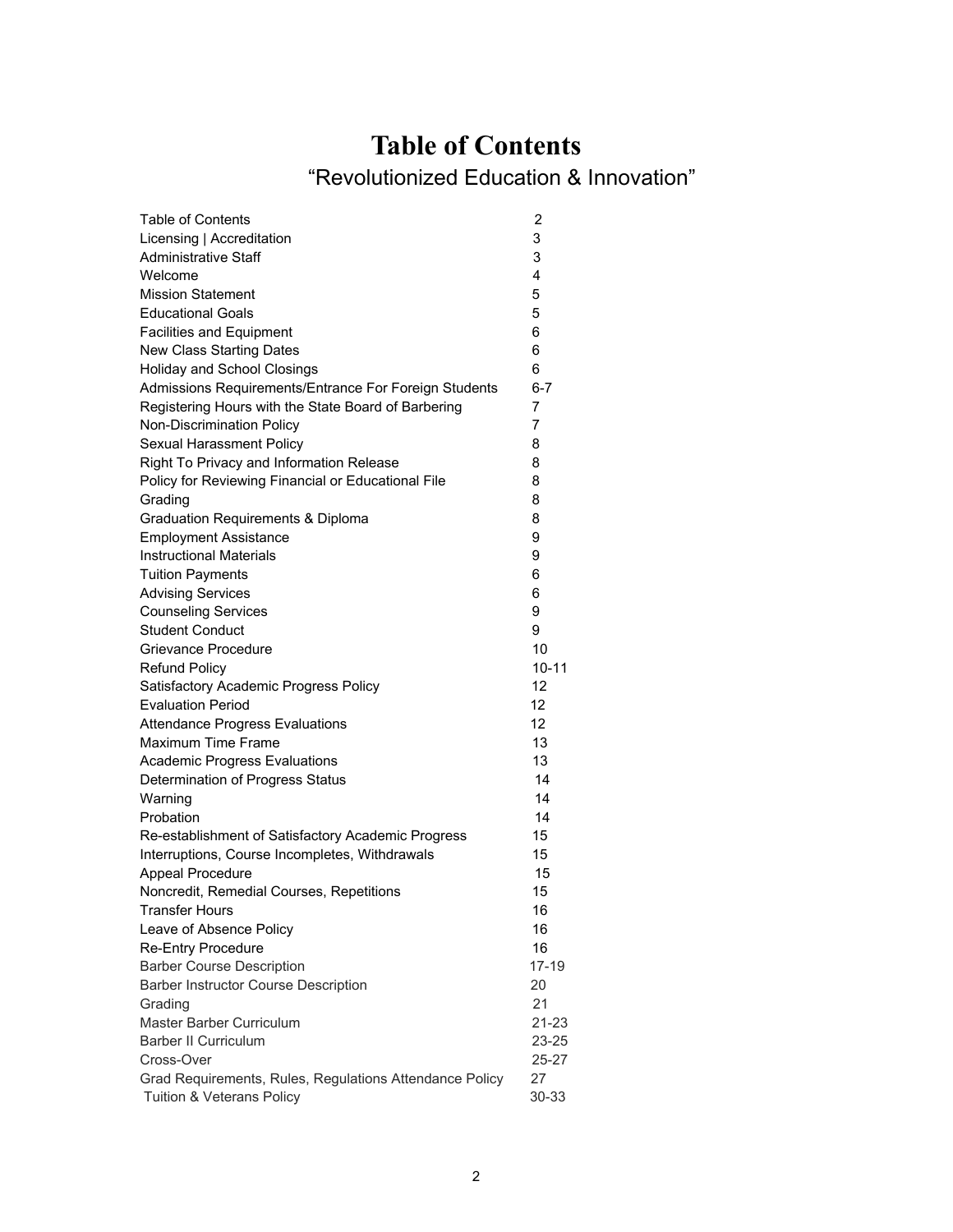# **855 Oak Street SW, Suite 858 Atlanta, GA 30310 (404) 923-0708**

# **LICENSED**

Georgia State Board of Cosmetology and Barbers 237 Coliseum Drive Macon, Georgia 31217 Phone (404) 424-9966 Fax (866) 888-1176 www.sos.ga.gov/plb/cosmetology

# **COE**

The school is in candidate status (Council On Occupational Education) 7840 Roswell Road Building 300, Suite 325 Atlanta, GA 30350

# **NACCAS**

 The school is in candidate status (National Accrediting Commission of Career Arts & Sciences) 3015 Colvin Street Alexandria, VA 22314 703-600-7600

# **ADMINISTRATIVE STAFF**

|                                    | Gregory Rutledge, Jr. Founder   President   Instructor |
|------------------------------------|--------------------------------------------------------|
| John H.F. Douglas, III. Instructor |                                                        |
| <b>TBA</b>                         | Instructor                                             |
| <b>TRA</b>                         | <b>Administrative Assistant</b>                        |
| <b>TRA</b>                         | <b>Financial Aid</b>                                   |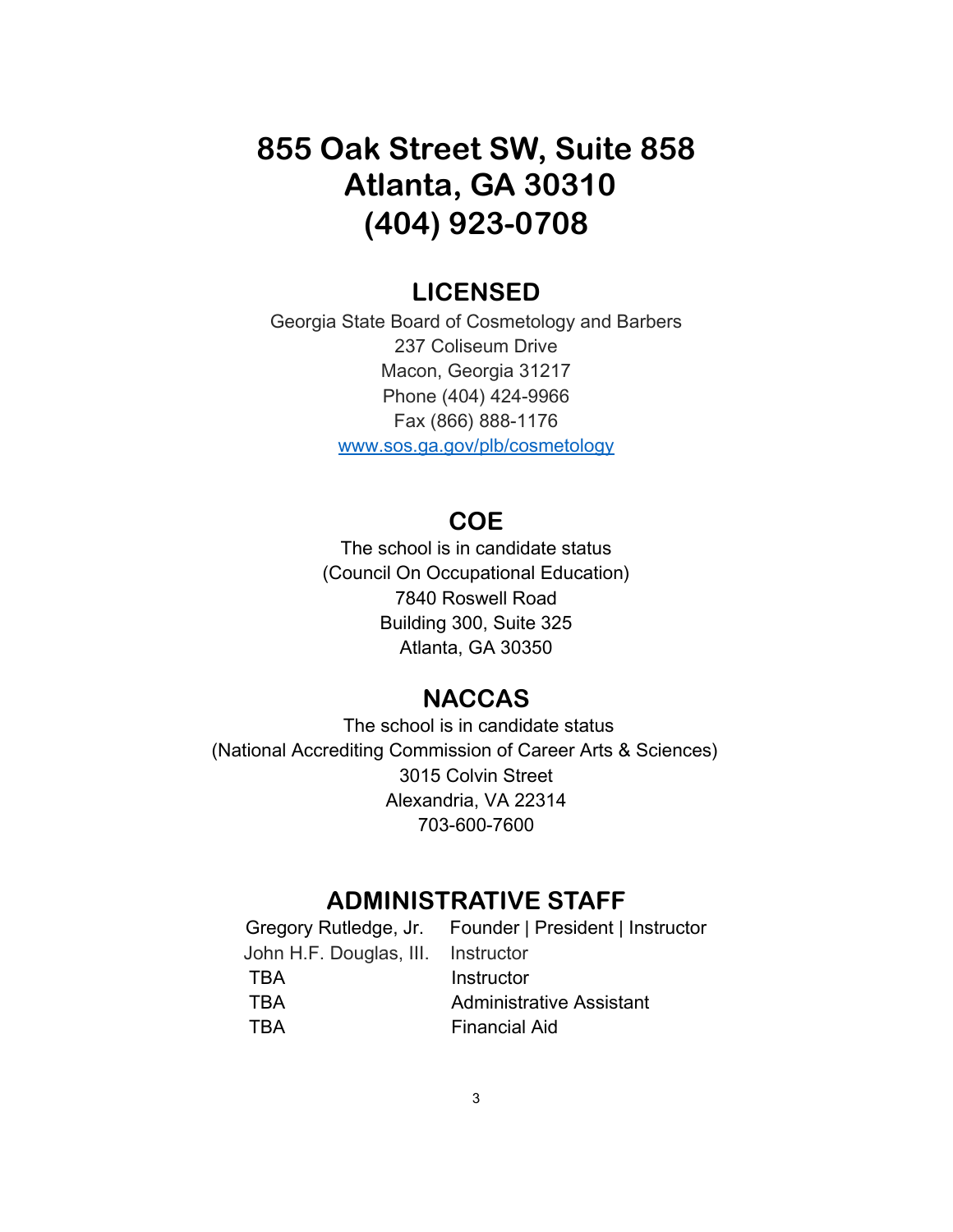Revised November 2020

# **WELCOME**

Dear Future Licensed Master Barber,

On behalf of the staff and administration at The Atlanta Barber College we welcome you to our college. We would like you to know that whatever your goal, you will find The College to be a great choice in this industry.

The College maintains a commitment to excellence in its program. So in choosing The College, you have, indeed, chosen one of the best. We will continue to provide you with educational opportunities and services that merit such prestige. We challenge you to take advantage of all the valuable programs available to you and wish you success as you work toward your degree.

Sincerely,

# **Gregoy Rutledge, Jr**

Gregory Rutledge, Jr. Founder | President **Barber** Atlanta Barber College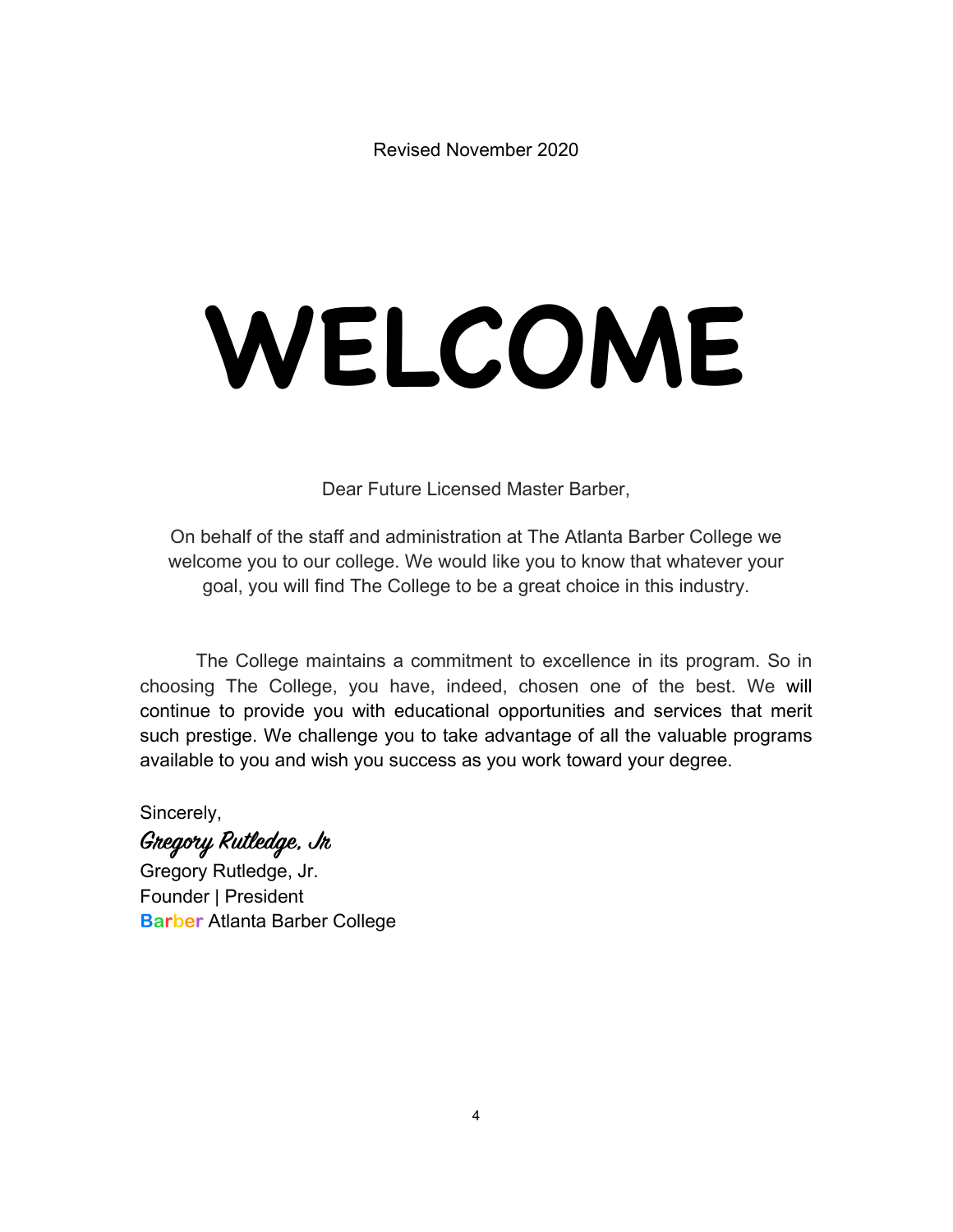# **Our Story The Founder**

Meet Gregory (Mr. Greg) Rutledge, Jr., Founder and brainchild behind the Atlanta Barber College. Besides being one of the top Licensed Master Educators in the barber/beauty industry, he has also facilitated educational instruction at both public & private institutions. His milestone achievement is to have written barber curriculums for Gwinnett Technical College and private institutions. He is well represented throughout the industry by all the licensed professionals he's educated. His celebrity clientele consist of licensed barbers & stylists who desire to be educators. Previously being part of a team that won Best Barbershop in the country, Mr. Greg's tonsorial skills have been performed worldwide.

Mr. Greg has designed a skilled virtual, online and in person, S.T.E.M. (Science, Technology, Engineering & Math) infused Atlanta Barber College where we Revolutionize Education Through Innovation. He is proud to bring this school to 212 Edgewood Avenue "The King Historic District" of Downtown Atlanta. This location is easy access to I-75/85 & I-20 and a short walk to Marta transit stations, Downtown Business District, Grady Hospital, Emory Healthcare, Children's Healthcare of Atlanta, Butler Street YMCA, Georgia State University, restaurants, shops and across the street from The Sweet Auburn Curb Market. As the economy increases a technical school the likes of Atlanta Barber College adds to the viability of the area both with employment options and opportunities for cultural awareness and growth. Trades and working with your hands is still, even in 2021 portrayed as a less than desirable decision. When high schools prepare their "school report cards" they include college acceptance statistics, but often skilled apprenticeships and trade programs are not included in those statistics. It's here The College provides a path for students who do not need or want a four-year degree and the incredulous debt that comes with that degree. I spearhead the educational necessities on behalf of the many young adults from the Atlanta area whose academic needs are not being met in the typical public school setting which includes the 32.4% people of color (POC).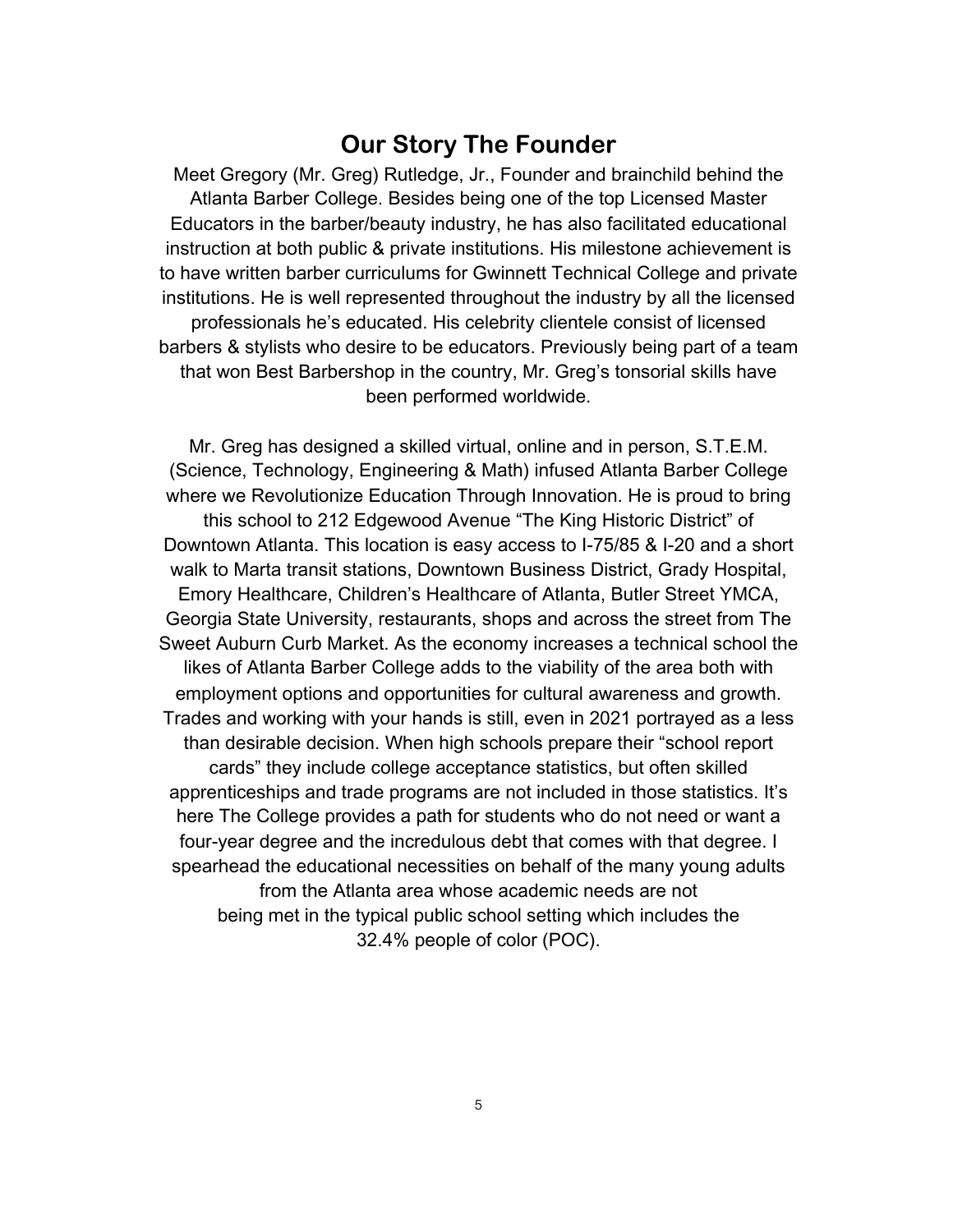# **Mission Statement**

Our mission statement is to maintain a commitment to excellence in our programs.

To provide quality instruction to all students.

To provide a safe, supportive and energetic environment for our students that facilitates the knowledge, skills and confidence necessary to attain success in their field.

To assist our graduates in securing employment in their field which will allow them to be responsible, contributing factors to society.

# **Educational Goals**

# **Barbering**

The barbering course of study is designed to prepare students for the state licensing examination and for entry-level employment in the barber industry. The knowledge and skills obtained will prepare you for work in a full service (Salon, Barber Shop or Chain Barber Shop/Salon, as a Stylist, Barber, shop manager or shop owner).

# **Barber Insrtuctor**

The barber instructor course is designed to prepare master barbers for the state licensing examination for a profitable employment as a barber instructor teacher.

# **Barber Cross-Over**

The barber crossover course is designed to prepare master cosmetologist for the state licensing examination for employment as a licensed master barber.

# **Advanced Barbering**

The advanced barbering course is designed to prepare master barbers for support services in the entertainment, television and print ad industry. Course provided by top celebrity tonsorial artist.

# **Continuing Education**

https://sos.ga.gov/PLB/acrobat/Forms/28%20Reference%20- %20Approved%20Continuing%20Education%20Providers.pdf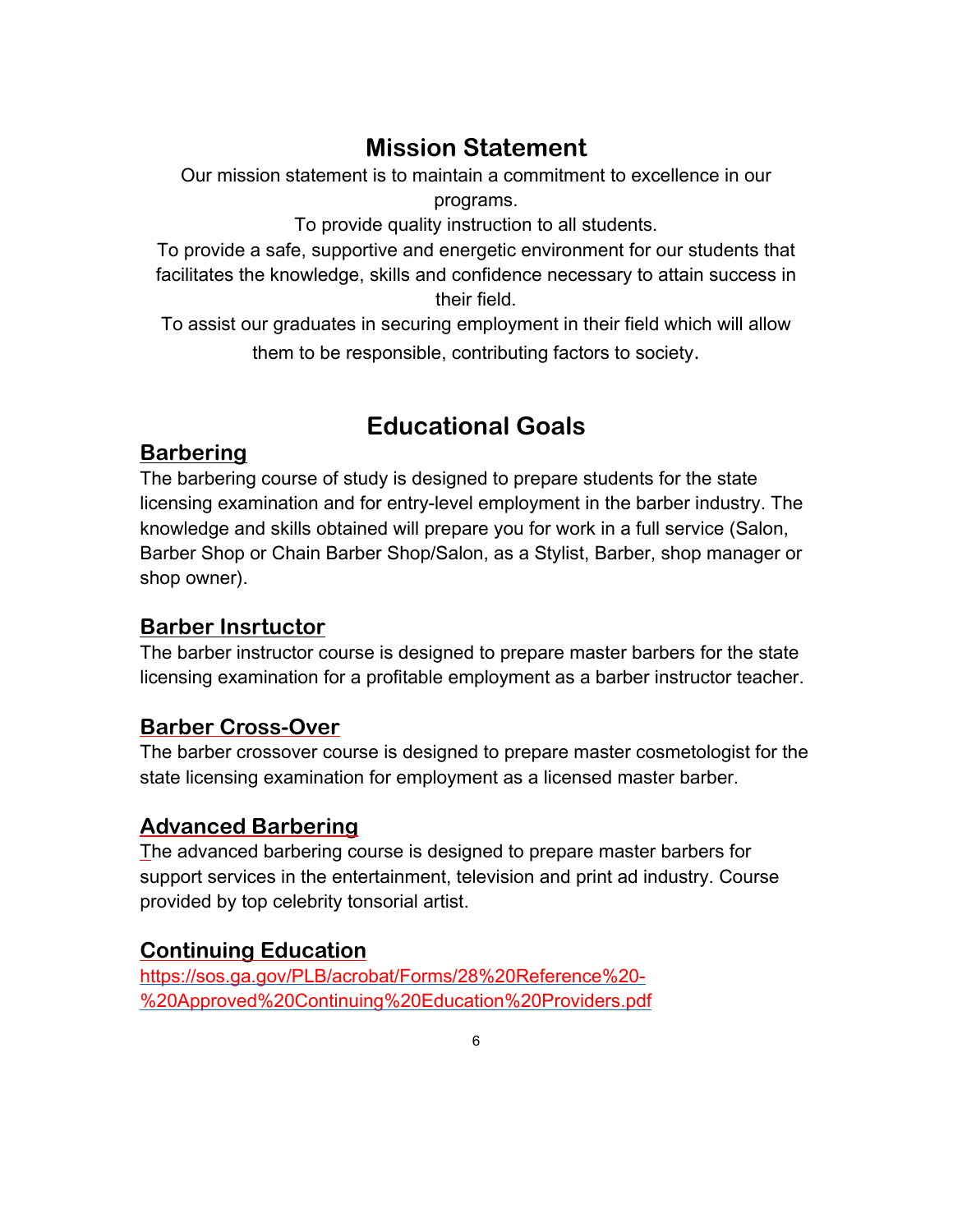# **Facilities and Equipment**

Our state of the art educational institution includes classroom, dispensary, office and modern clinic laboratory in which the students practice "hands on" customer service. The Atlanta Barber College occupies approximately 3420 square feet of space and it is divided into 1 Administrative Office, 1Classroom, 1 Facial Room, 1 Storage Room, 2 Restrooms, 1 Break Area and Clinic Floor. The school is centrally air-conditioned and heated to provide a comfortable learning

environment.

# **New Class Starting Dates**

Class start dates are every Monday.

# **Holiday and School Closings**

The following holiday schedule will be observed and does not count as absent days for students. These holidays will be posted on the student bulletin board. School closings due to inclement weather or any other type of emergency will not count against the student.

**MARTIN LUTHER KING DAY MEMORIAL DAY INDEPENDENCE DAY LABOR DAY THANKSGIVING DAY CHRISTMAS EVE CHRISTMAS DAY NEW YEARS EVE NEW YEARS DAY**

# **Admissions Requirements**

To enroll in our programs, an applicant must have a high school diploma or a GED certificate. The state law requires a photocopy of the following items that has to be maintained in the student's file at all times. Foreign education credentials must be translated and certified as equivalent to a U.S. High School diploma by an outside credentialing agency.

\*High School Diploma or a GED

\* Photocopy of birth certificate or driver's license;

\*All students are required to submit an application and must be at least 18 years of age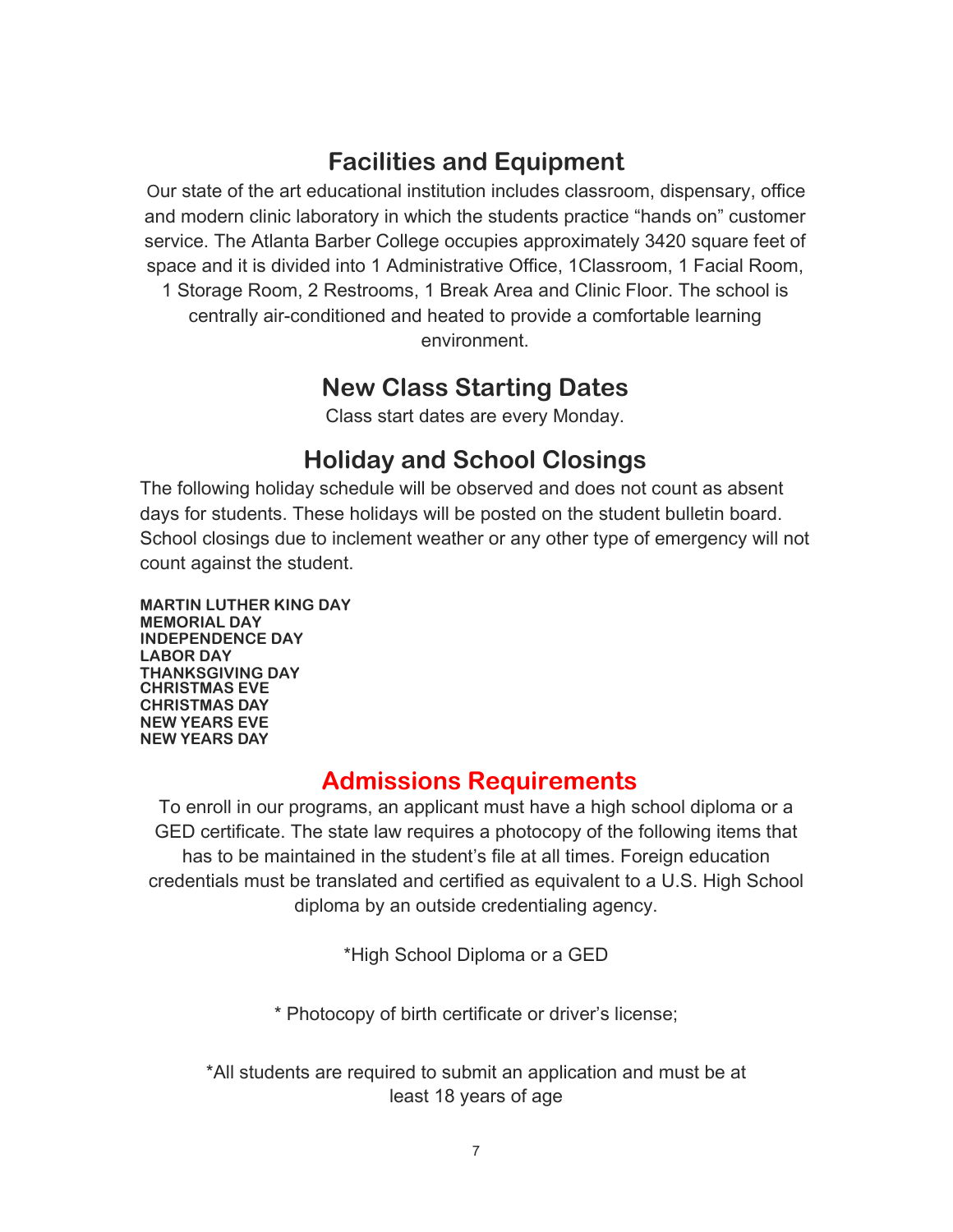# **Policy for Admission/Entrance For Foreign Students**

Non US residents must submit either an alien registration card or a recognized Visa (I94), applicants must be beyond the compulsory school age, minimum of 16 years of age. A student qualifies if he/she provides one of the following; has a high school diploma (this can be from a foreign school if it is equivalent to a US High School diploma); - has the recognized equivalent of a high school diploma, such as a GED certificate, or other state sanctioned test or diploma-equivalency

certificate; - provides a sealed or official transcript; - has completed homeschooling at the secondary level as defined by state law; or - has completed secondary school education in a home school setting which qualifies for an exemption from compulsory attendance requirements under state law, if state law does not require a home-schooled student to receive a credential for their education. Applicants must possess an understanding of the English language, which will be assessed during the entrance interview, they must sign a contract/ enrollment agreement with the school and obtain a class start date.

# **Instructor Admissions Requirements**

\*High School Diploma or GED Certificate and Licensed as a Master Barber. The College will accept hours at other institutions provided that such are accepted by the Georgia State Board of Cosmetology and Barbering. Tuition for transfer students is charged by the hour. Students are allowed to re-enter the program after they have withdrawn. Registering Hours with the Georgia State Board of Cosmetology and Barbering. In order for Barber/Stylist students to register hours with the State Licensing Board, they must submit the following documents: Proof of age-ID or driver's license and High School Diploma or GED.

# **Non-Discrimination Policy**

As an equal opportunity barber school, the school will not deny any person admission, graduation, or any other rights and privileges of the school due to age, race, color, sex, religion, creed, handicap or ethnic origin. The school does not recruit students already attending or admitted to another school offering a similar program of study.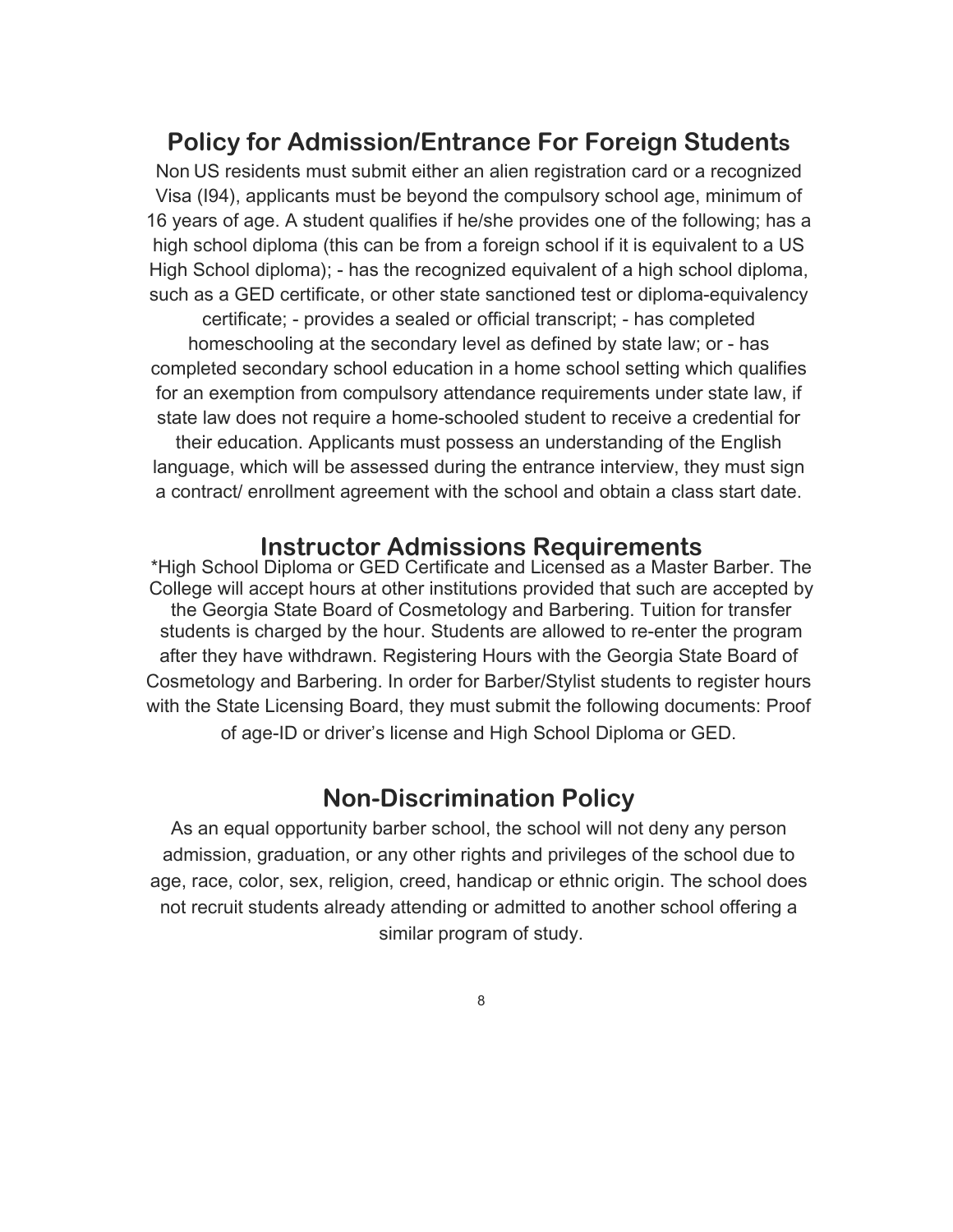# **Sexual Harassment Policy**

Sexual harassment is conduct of sexual nature that makes someone uncomfortable or embarrassed. According to the federal Equal Employment Opportunity Commission (EEOC) sexual harassment is sexual attention that is: Unwelcome and Unwanted, Harmful, or Illegal.

# **Right To Privacy and Information Release**

NACCAS and governing agencies have access to student files. Record information will not be released to unauthorized persons or agencies without written consent from the student or parent/guardians of dependent minor students for each request. The release information policy also applies to parents or guardians in the event the student is still a minor.

# **Policy for Reviewing Financial or Educational File**

Upon written request, student or parent/guardians of dependent minor students are permitted to review their records, with positive proof of identification under supervision of the administrative staff. All student records will be maintained for at least six years.

### **Grading**

A student's grade is determined by his/her practical, theory, and clinical grades. The practical and clinical grades are computed on a daily basis, and the theory is determined test scores. Students are evaluated on the following grade scale:

| <b>Letter Grade</b>                | Range      |
|------------------------------------|------------|
| <b>Excellent</b>                   | $90 - 100$ |
| Above Average                      | 80-89      |
| Average                            | 70-79      |
| <b>Below Satisfactory Progress</b> | $0 - 69$   |

# **Graduation Requirements & Diploma**

Students must complete the clock hour requirements of their program with a cumulative grade point average of 70% or better in order to receive a diploma from the college. The diploma signifies that the student has successfully completed the basic course training program and fulfilled all graduation requirements by use of a completion form.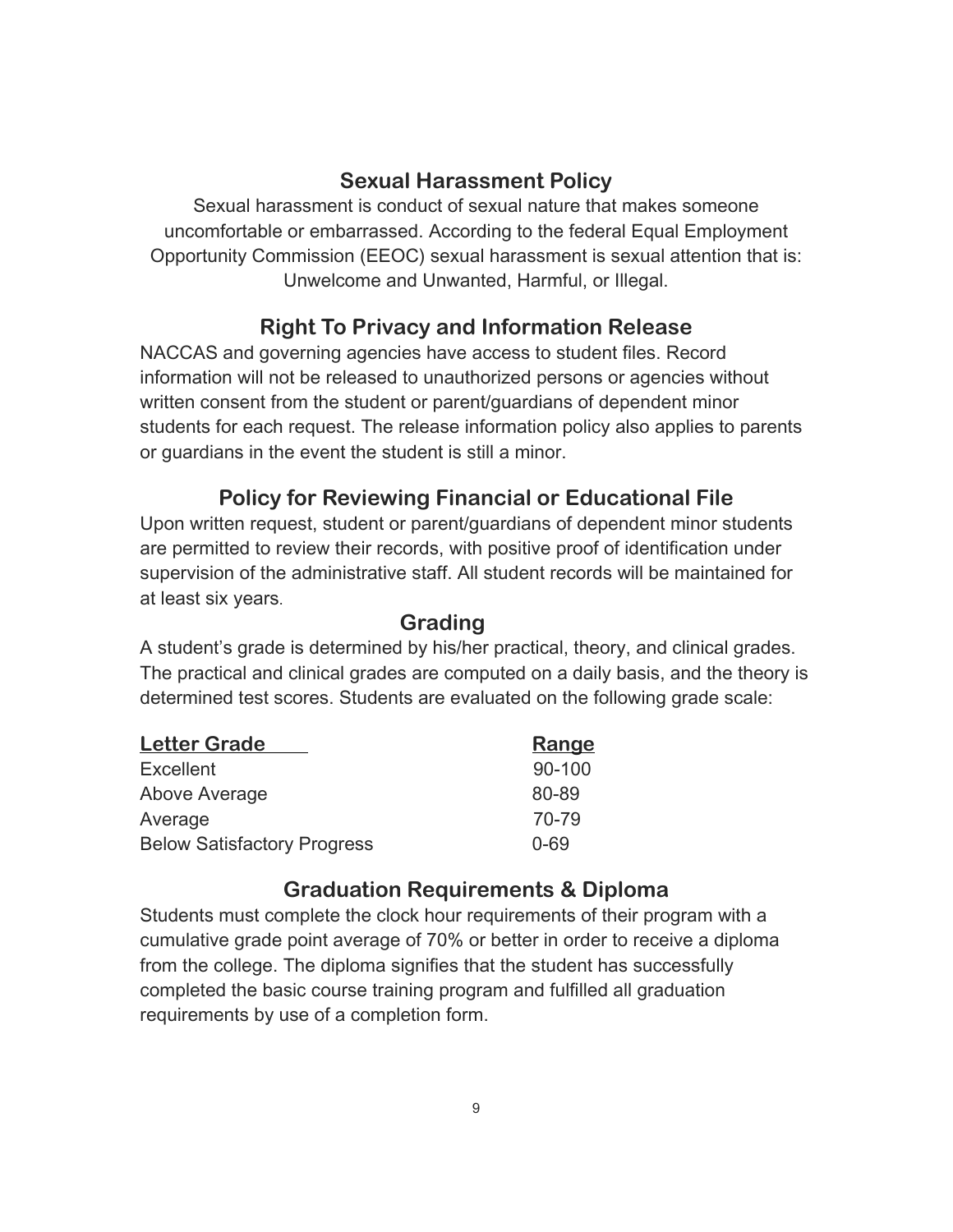# **Employment Assistance**

I understand that the School has not made and will not make any guarantees of employment or salary upon my graduation. The school will provide me with placement assistance which will consist of identifying employment opportunities and advising me on appropriate means of attempting to realize these opportunities.

### **Instructional Materials**

Students who are enrolled in the barber program are furnished clinic apparel, textbooks, workbooks, and kits.

### **Tuition Payments**

In the event the student i paying his or her tuition through Vocational Rehabilitation or Veterans Programs, all disbursements will be credited to the student's account for actual tuition or other charges. Students not paying tuition through the Vocational Rehabilitation or Veterans Programs Vocational Rehabilitation or Veterans Programs, will be billed monthly. The college reserves the right to suspend any student from school whose account is delinquent.

### **Advising Services**

The college provides a support system for each individual student. Our faculty and staff are concerned and caring. Each is here to assist in resolving student needs and concerns. Regularly scheduled advising sessions are held on the first Tuesday of each month; however, students requiring additional or emergency advising are encouraged to contact their assigned advisor for an appointment.

### **Counseling Services**

All students may contact the off-campus organizations for counseling opportunities, alcohol and drug abuse education, crime prevention education, and sexual assault prevention that are provided in orientation.

### **Student Conduct**

All students must conform to federal, state and local laws. They must respect the rights of others and conduct themselves in a manner conducive to the educational objectives of the school. Any display of disrespect for faculty, or students, use of profanity, theft, or use or possession of alcohol and / or drugs on school property are considered grounds for immediate dismissal. The school deserves the right to suspend or dismiss any student whose actions are deemed inappropriate or detrimental to the school. Once a student is terminated the student cannot attempt to re-enroll into the program for at least ninety (90) days.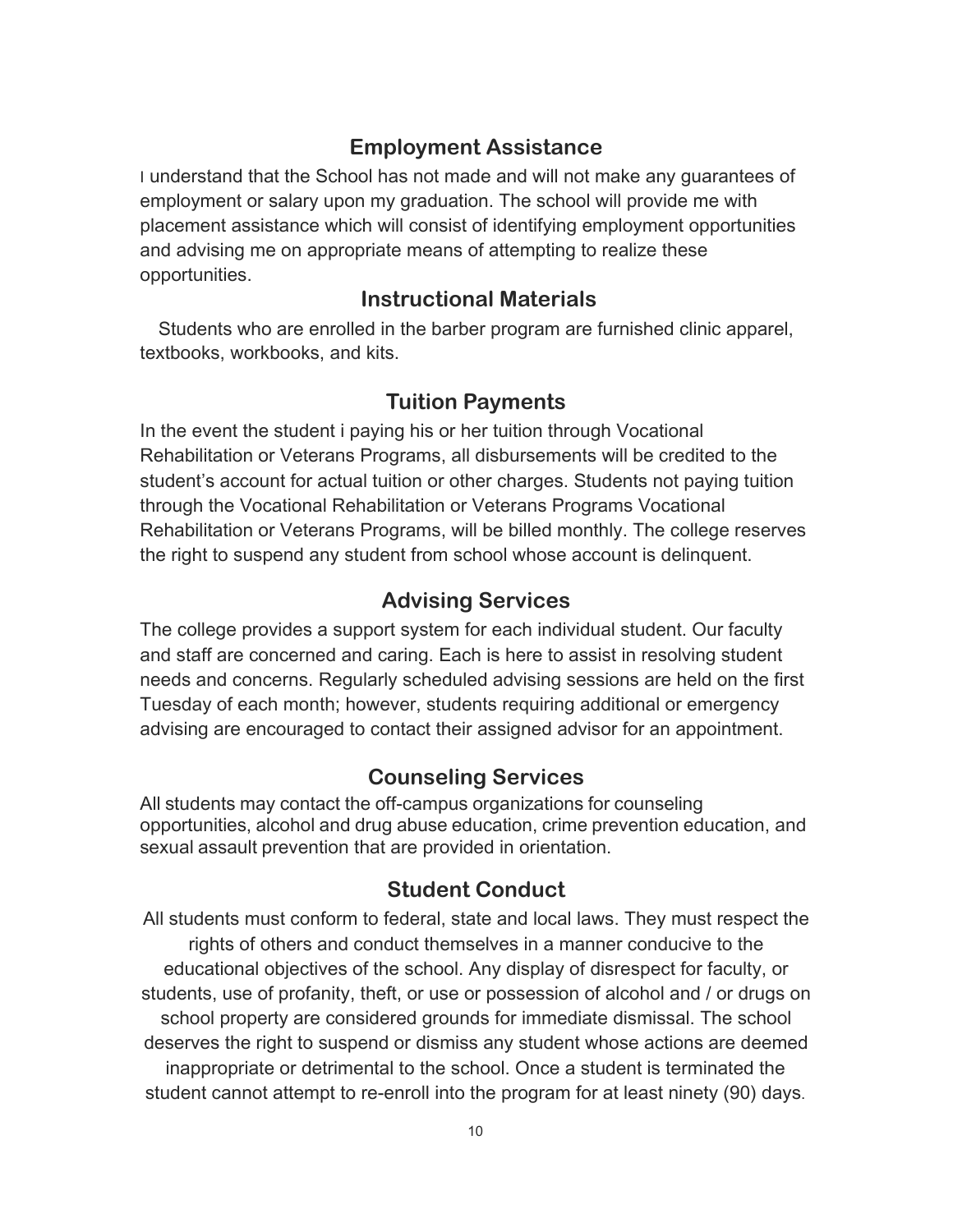### **Grievance Procedures**

Most grievances arise between a student and a teacher or other first line members of the staff. Such problems are infrequent. If the complaint cannot be handled in an informal manner, the student can confer with the CEO. In the event a dispute cannot be successfully resolved at the institution level, a student, staff member or any interested party may file a complaint with the CEO. The complaint must be in writing and should outline the nature of the complaint. Upon receipt of any written complaint the CEO, will meet with the complainant to resolve the problem. The CEO will respond to the complaint within ten working days from the time of the meeting. If the problem cannot be resolved, the student can contact NACCAS in writing.

### **Refund Policy Refund and Cancellation Policy**

For applicants who cancel enrollment or students who withdraw from enrollment a fair and equitable settlement will apply. The following policy will apply to all terminations for any reason, by either party, including student decision, course or program cancellation, or school closure.

Any monies due the applicant or students shall be refunded within 30 days of official cancellation or withdrawal. Official cancellation or withdrawal shall occur on the earlier of the dates that:

- 1. An applicant is not accepted by the school. The applicant shall be entitled to a refund of all monies paid.
- 2. A student (or in the case of a student under legal age, his/her parent or guardian) cancels his/her enrollment in writing within three business days of signing the enrollment agreement. In this case all monies collected by the school shall be refunded, regardless of whether or not the student has actually started classes.

3. A student cancels his/her enrollment after three business days of signing the contract but prior to starting classes. In these cases, he/she shall be entitled to a refund of all monies paid to the school.

4. A student notifies the institution of his/her withdrawal in writing.

5. A student on an approved leave of absence notifies the school that he/she will not be returning. The date of withdrawal shall be the earlier of the date of expiration of the leave of absence or the date the student notifies the institution that the student will not be returning.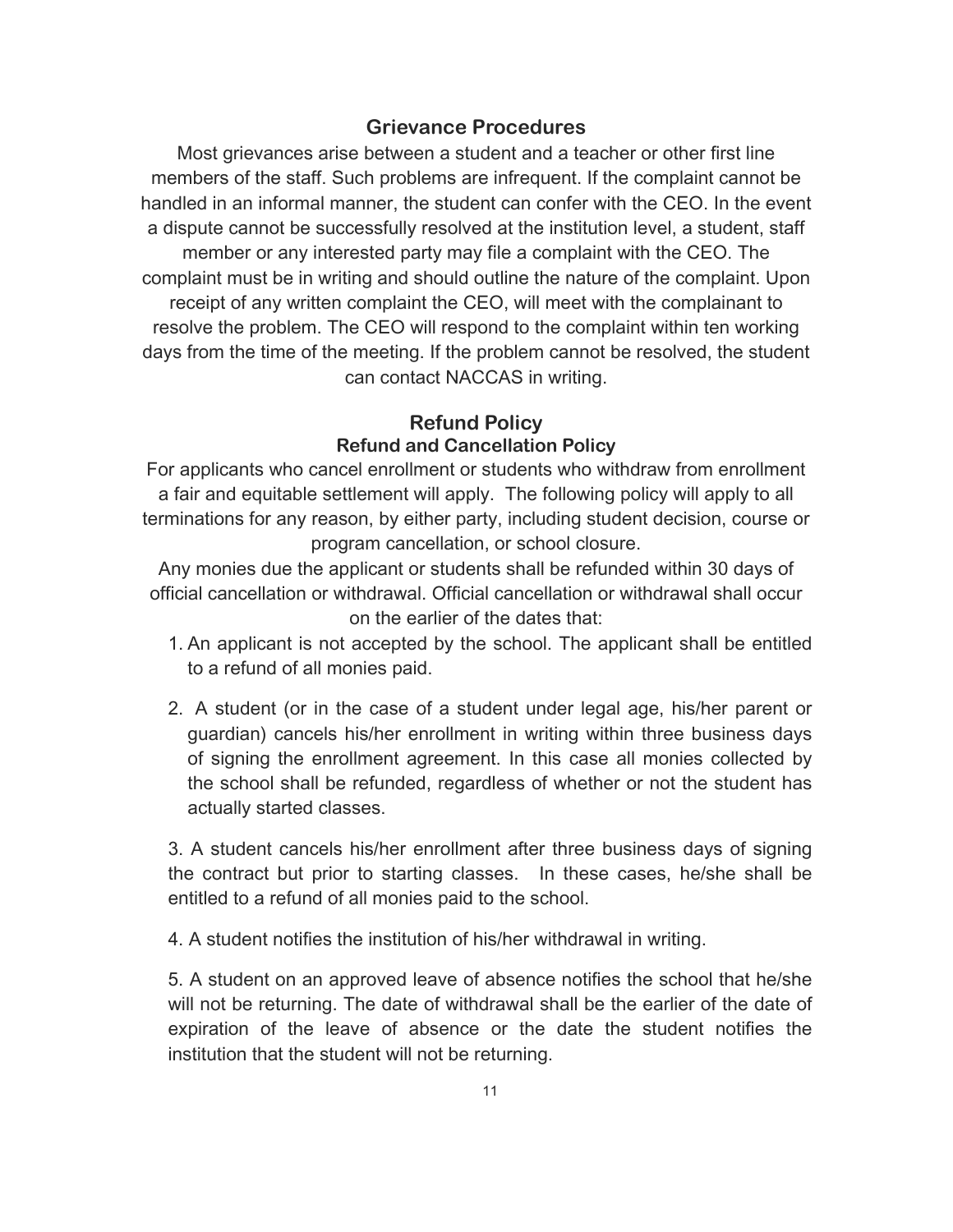6. A student is expelled by the school. (Unofficial withdrawals will be determined by the institution by monitoring attendance at least every 30 days.)

7. In type 2, 3, 4 or 5, official cancellations or withdrawals, the cancellation date will be determined by the postmark on the written notification, or the date said notification is delivered to the school administrator or owner in person.

For students who enroll and begin classes but withdraw prior to course completion (after three business days of signing the contract), the following schedule of tuition earned by the school applies. All refunds are based on scheduled hours:

| PERCENT OF SCHEDULED TIME               | <b>TOTAL TUITION SCHOOL</b> |
|-----------------------------------------|-----------------------------|
| <b>ENROLLED TO TOTAL COURSE/PROGRAM</b> | <b>SHALL RECEIVE/RETAIN</b> |
| $0.01\%$ to 04.9%                       | <b>20%</b>                  |
| 5% to 09.9%                             | 30%                         |
| 10% to 14.9%                            | 40%                         |
| 15% to 24.9%                            | 45%                         |
| 25% to 49.9%                            | 70%                         |
|                                         |                             |

50% and over 100%

All refunds will be calculated based on the students last date of attendance. Any monies due a student who withdraws shall be refunded within 30 days of a determination that a student has withdrawn, whether officially or unofficially. In the case of disabling illness or injury, death in the student's immediate family or other documented mitigating circumstances, a reasonable and fair refund settlement will be made. If permanently closed or no longer offering instruction after a student has enrolled, the school will provide a pro rata refund of tuition to the student or provide course completion through a prearranged teach out agreement with another institution. If the course is canceled subsequent to a student's enrollment, and before an instruction of the course has begun, we will participate in a teach out agreement of the course or the school will either provide a full refund of all monies paid or completion of the course at a later time.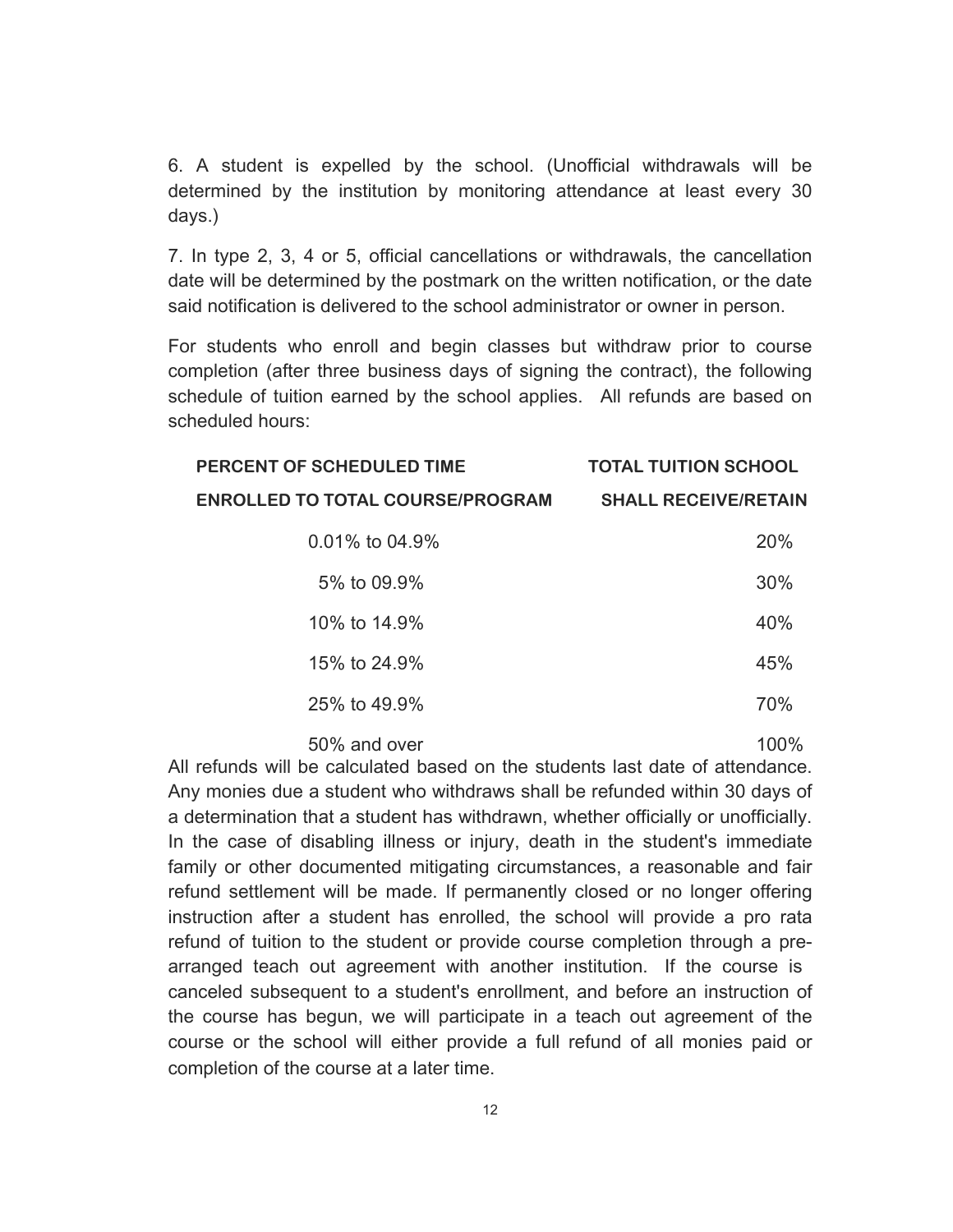# **Barbering Satisfactory Academic Progress Policy**

### **Evaluation Periods**

Students are evaluated for Satisfactory Academic Progress as follows:

| <b>Barbering</b> | <b>Barber Instructor</b> |
|------------------|--------------------------|
|------------------|--------------------------|

|                 | $0-280$ Hours |               | 0-250 Hours |
|-----------------|---------------|---------------|-------------|
| 281-1255 Hours  |               | 251-500 Hours |             |
| 1256-1500 Hours |               | 501-750 Hours |             |

Evaluation periods are based on actual hours completed.

The Satisfactory Academic Progress Policy applies to every student enrolled (part-time/full-time) in any program.

The Satisfactory Academic Progress Policy is provided to every student before enrollment.

\*Transfer Students- Midpoint of the contracted hours or the established evaluation periods, whichever comes first.

Evaluations will determine if the student has met the minimum requirements for satisfactory academic progress. The frequency of evaluations ensures that students have had at least one evaluation by midpoint in the course.

# **Attendance Progress Evaluation**

Students are required to attend a minimum of 67% of the hours possible based on the applicable attendance schedule in order to be considered maintaining satisfactory attendance progress. Evaluations are conducted at the end of each evaluation period to determine if the student has met the minimum requirements. The attendance percentage is determined by dividing the total hours accrued by the total number of hours scheduled. At the end of each evaluation period, the school will determine if the student has maintained at least 67% cumulative attendance since the beginning of the course which indicates that, given the same attendance rate, the student will graduate within the maximum time frame allowed.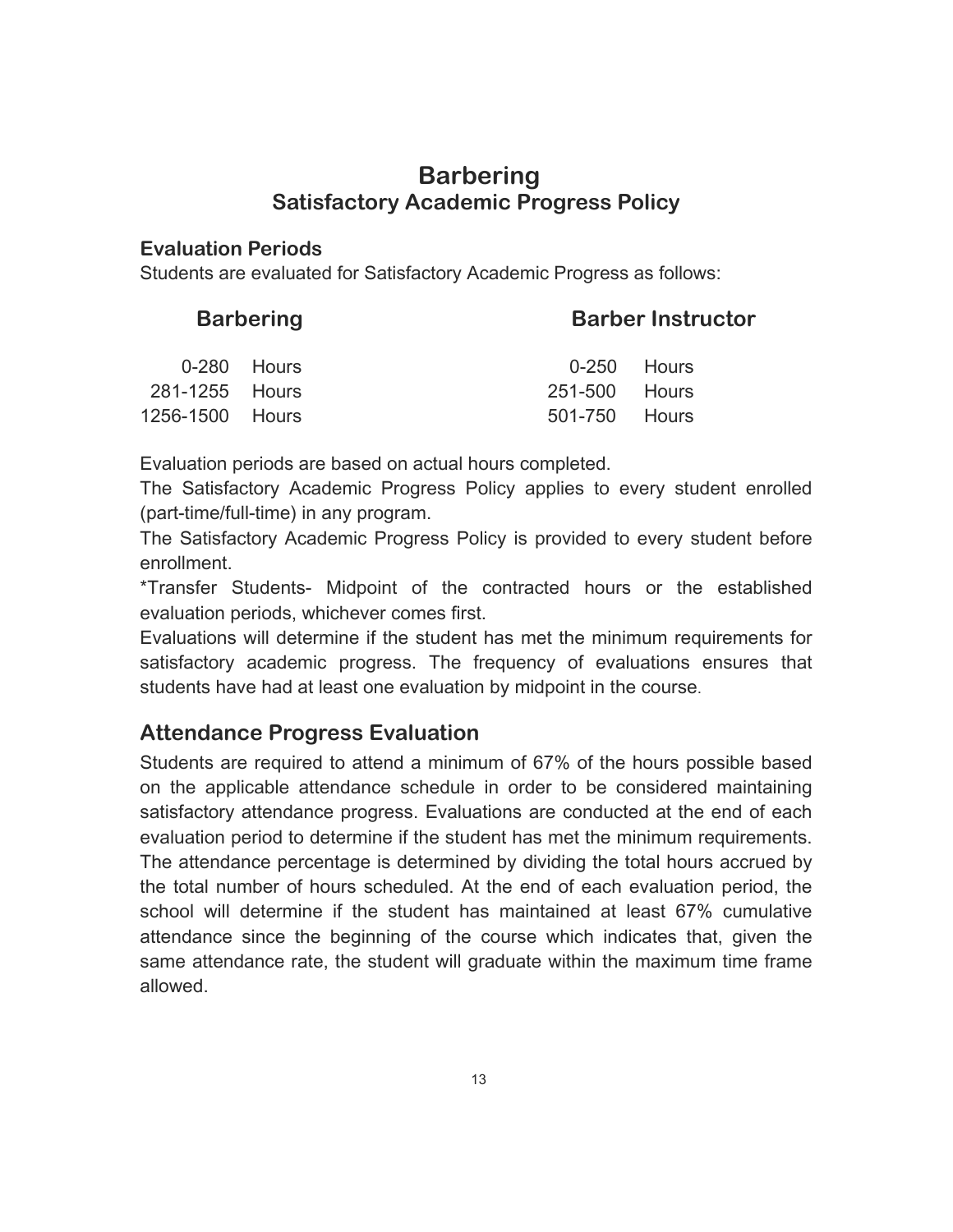### **Maximum Time Frame**

The maximum time (which does not exceed 150% of the course length) allowed for students to complete each course at satisfactory academic progress is stated below:

| <b>Course</b>                              | <b>Maximum Time Allowed Weeks</b><br><b>Schedule Hours</b> |
|--------------------------------------------|------------------------------------------------------------|
| Barber (Full time, 30 hrs/wk) - 1500 Hours | 75 Weeks/2250                                              |
| Barber (Part time, 20 hrs/wk) – 1500 Hours | 112.5 Weeks/2250                                           |

The maximum time allowed for transfer students who need less than the full course requirements or part-time students will be determined based on 67% of the scheduled contracted hours.

# **Academic Progress Evaluations**

The qualitative element used to determine academic progress is a reasonable system of grades as determined by assigned academic learning. Students are assigned academic learning and a minimum number of practical experiences. Academic learning is evaluated after each unit of study. Practical assignments are evaluated as completed and counted toward course completion only when rated as satisfactory or better (the computer system will reflect completion of the practical assignment as a 100% rating). If the performance does not meet satisfactory requirements, it is not counted and the performance must be repeated. At least two comprehensive practical skills evaluations will be conducted during the course of study. Practical skills are evaluated according to text procedures and set forth in practical skills evaluation criteria adopted by the school. Students must maintain a written cumulative grade average of 70% prior to graduation. Students must make up failed or missed tests and incomplete assignments. Numerical grades are considered according to the following scale:

| 90 - 100 | EXCELLENT             |
|----------|-----------------------|
| 80 - 89  | VERY GOOD             |
| 70 - 79  | <b>SATISFACTORY</b>   |
| 0-69     | <b>UNSATISFACTORY</b> |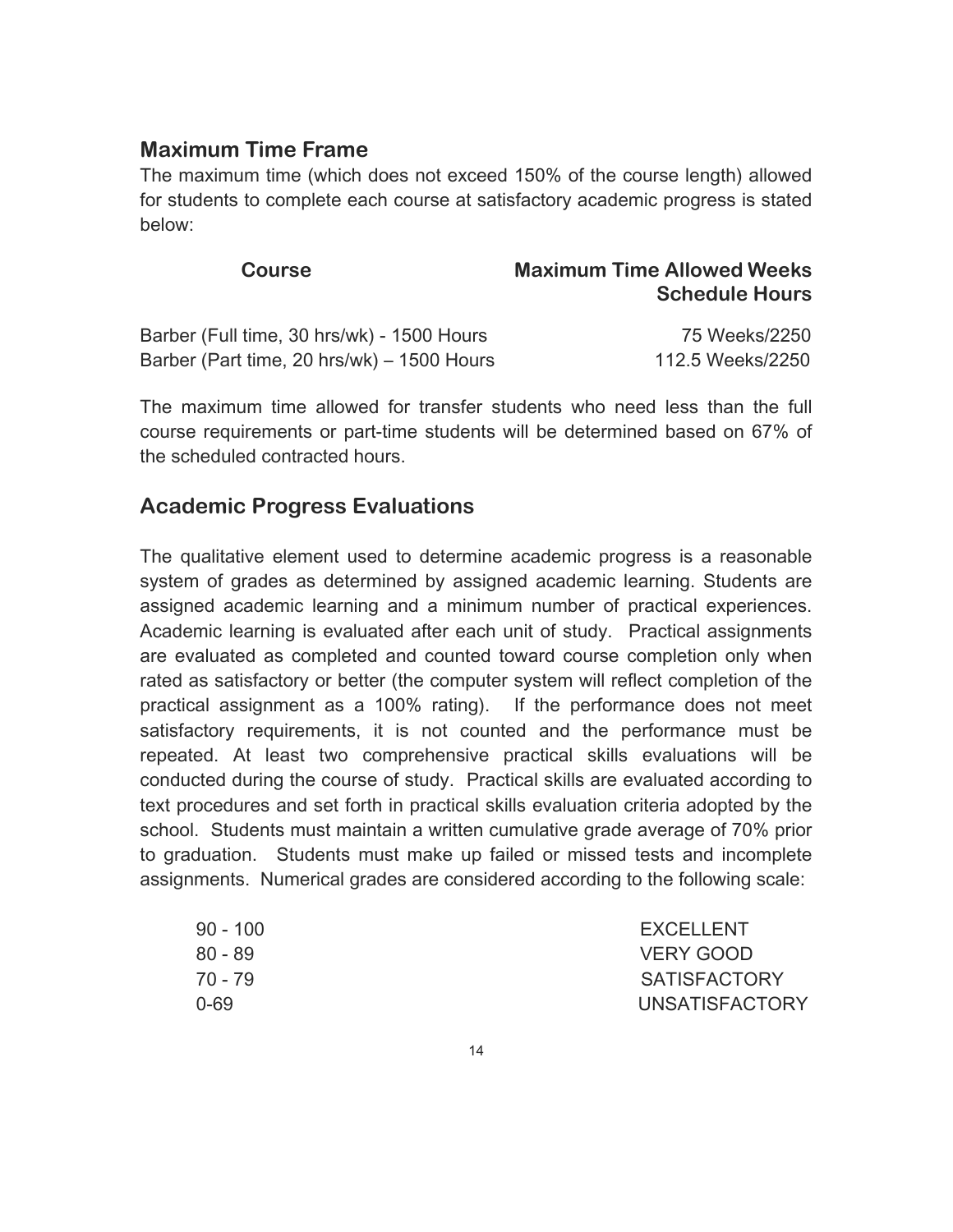### **Determination of Progress Status**

Students meeting the minimum requirements for academics and attendance at the evaluation point are considered to be making satisfactory academic progress until the next scheduled evaluation. Students will receive a hard-copy of their Satisfactory Academic Progress Determination at the time of each of the evaluations. Students deemed not maintaining Satisfactory Academic Progress may have their Title IV Funding interrupted, unless the student is on warning or has prevailed upon appeal resulting in a status of probation.

### **WARNING**

Students who fail to meet minimum requirements for attendance or academic progress are placed on warning and considered to be making satisfactory academic progress while during the warning period. The student will be advised in writing on the actions required to attain satisfactory academic progress by the next evaluation. If at the end of the warning period, the student has still not met both the attendance and academic requirements, he/she may be placed on probation if the student has prevailed upon an appeal and if applicable, students may be deemed ineligible to receive Title IV funds.

### **Probation**

Students who fail to meet minimum requirements for attendance or academic progress after the warning period will be placed on probation and considered to be making satisfactory academic progress while during the probationary period, if the student appeals the decision, and prevails upon appeal. Additionally, only students who have the ability to meet the Satisfactory Academic Progress Policy standards by the end of the evaluation period may be placed on probation. Students placed on an academic plan must be able to meet requirements set forth in the academic plan by the end of the next evaluation period. Students who are progressing according to their specific academic plan will be considered making Satisfactory Academic Progress. The student will be advised in writing on any potential impact on their financial aid eligibility and of the actions required to attain satisfactory academic progress by the next evaluation. If at the end of the probationary period, the student has still not met both the attendance and academic requirements required for satisfactory academic progress or by the academic plan, he/she will be determined as NOT making satisfactory academic progress and, if applicable, students will not be deemed eligible to receive Title IV funds.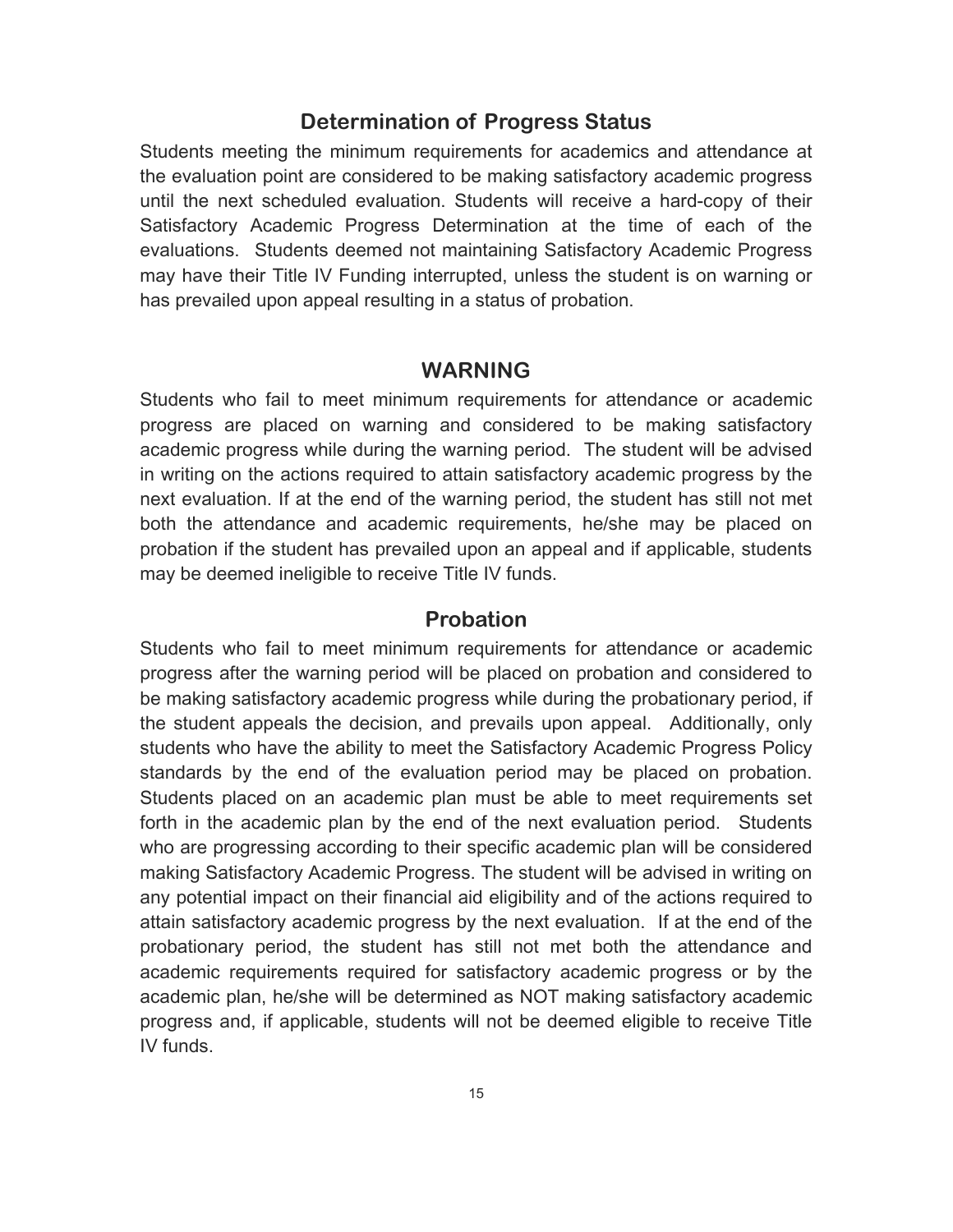### **Re-Establishment of Satisfactory Academic Progress**

Students may re-establish satisfactory academic progress and Title IV aid, as applicable, by meeting minimum attendance and academic requirements by the end of the warning or probationary period.

### **Interruptions, Course Incompletes, Withdrawals**

If enrollment is temporarily interrupted for a Leave of Absence, the student will return to school in the same progress status as prior to the leave of absence. Hours elapsed during a leave of absence will extend the student's contract period and maximum time frame by the same number of days taken in the leave of absence and will not be included in the student's cumulative attendance percentage calculation. Students who withdraw prior to completion of the course and wish to re-enroll will return in the same satisfactory academic progress status as at the time of withdrawal.

### **Appeal Procedure**

If a student is determined to not be making satisfactory academic progress, the student may appeal the determination within ten calendar days. Reasons for which students may appeal a negative progress determination include death of a relative, an injury or illness of the student, or any other allowable special or mitigating circumstance. The student must submit a written appeal to the school on the designated form describing why they failed to meet satisfactory academic progress standards, along with supporting documentation of the reasons why the determination should be reversed. This information should include what has changed about the student's situation that will allow them to achieve Satisfactory Academic Progress by the next evaluation point. Appeal documents will be reviewed and a decision will be made and reported to the student within 30 calendar days. The appeal and decision documents will be retained in the student file. If the student prevails upon appeal, the satisfactory academic progress determination will be reversed and federal financial aid will be reinstated, if applicable.

### **Noncredit, Remedial Courses, Repetitions**

Noncredit, remedial courses, and repetitions do not apply to this institution. Therefore, these items have no effect upon the school's satisfactory academic progress standards.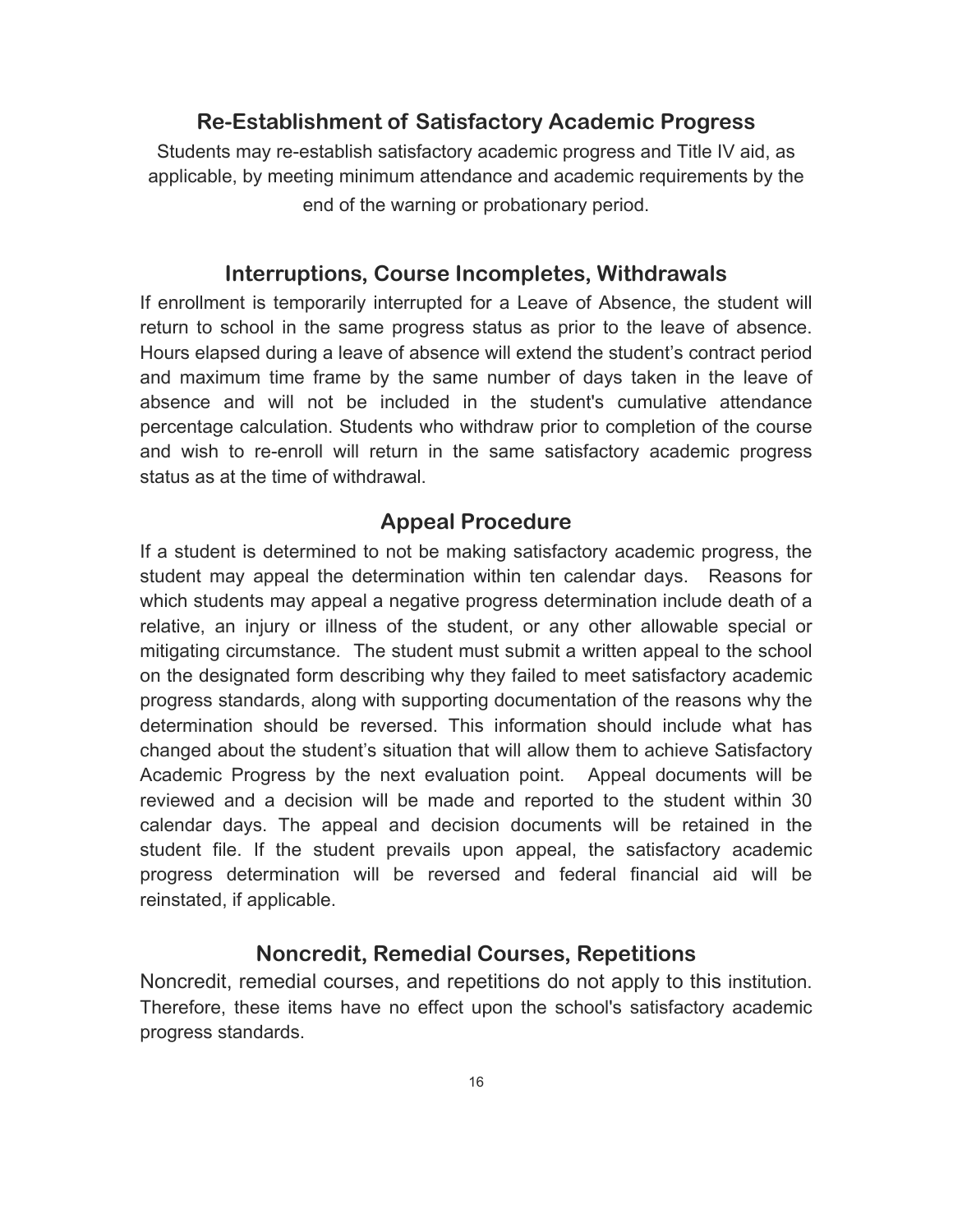# **Transfer Hours**

With regard to Satisfactory Academic Progress, a student's transfer hours will be counted as both attempted and earned hours for the purpose of determining when the allowable maximum time frame has been exhausted. We accept hours at other institutions provided that such are accepted by the State Board of Barbering. Tuition for transfer students is charged by the hour.

# **Leave of Absence Policy**

All request for leaves of absence must be submitted in advance in writing, including the reason for the student's request and the student's signature. A student must apply in advance for a LOA unless unforeseen circumstances prevent the student from doing so, they may call they school. The beginning date of the approved LOA would be determined by the institution to be the first date the student was unable to attend the institution because of the accident. We will extend the student's maximum time frame and the contract period by the same number of days taken in the LOA. The withdrawal date is always student's last day of attendance. The student will not be assessed any additional charges as a result of the LOA. The LOA together with any additional leaves of absences must not exceed 180 days in any 12 month period. A student granted a LOA that meets these criteria is not considered to withdrawn, and no refund calculation is required at that time.

### **Re-Entry Procedure**

Students who re-enter will re-enter under the same Satisfactory Academic Progress status as in place at the time the individual left, regardless of how much time has elapsed.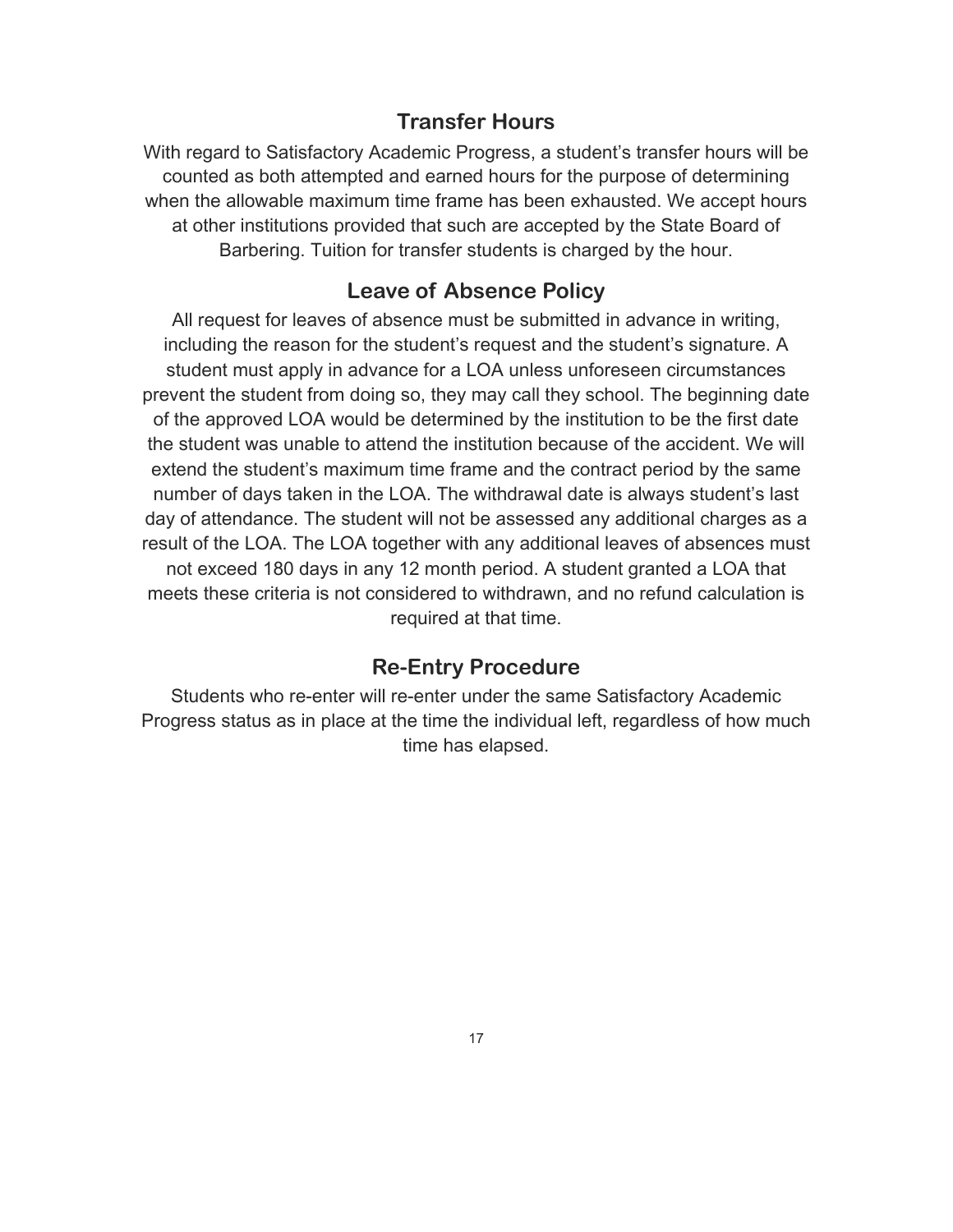# **Barbering**

# Course Description

### **History and Fundamental of Barbering**

The student will learn the history and basic fundamentals of barbering. They will learn the origin of the barber pole.

### **Elementary Chemistry Relating to Sterilization, Sanitation, Bacteriology, and Hygiene**

Student will learn that one of the most important aspects of proper sanitation is the cleanliness of all instruments and work areas. The student will learn the two types of bacteria. The student will learn disinfecting rules, decontamination safety precautions, and rules of sanitation.

### **Barber Implements**

Student will learn the principle tools and implements used in the practicing of barbering. Student will learn the correct techniques for holding combs, shears, clippers and razors.

### **Shaving**

Student will learn the sanitation and safety precautions associated with straight razor shaving. Student will learn the 14 shaving areas of the face.

### **Skin, Scalp and Hair**

Students will learn the structures of the hair root, layers of the hair shaft and structure of hair protein. Students will learn different types of hair loss and treatments.

### **Haircutting, Hairstyling and Hair Setting**

Student will learn the art and science of men's haircutting and hairstyling. Student will learn the importance of the client consultation.

### **Hairpieces (Sales and Service)**

Student will learn how to sell hair replacement systems. Student will learn how to clean and service a hair replacement system. Student will learn how to apply and remove a hair replacement.

### **Chemical Theory (Permanent Waving, Hair Coloring, Bleaching and Straightening)**

Student will learn the effects of chemical texture services for the hair. Student will learn hair and scalp analysis for chemical texture services.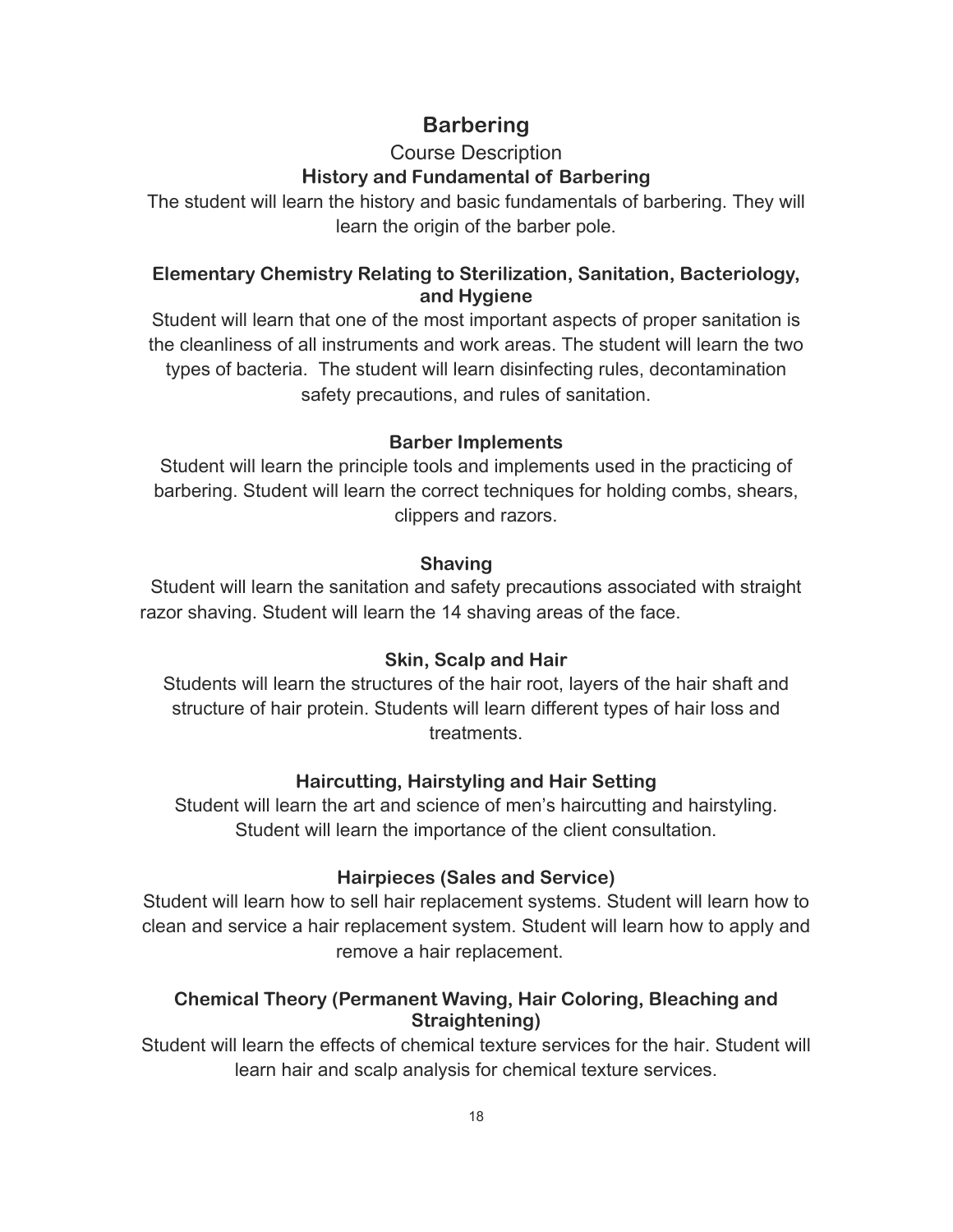### **Manicure and Nail Care**

Student will learn the five general shapes of nails. Students will learn the nail irregularities and diseases.

### **Anatomy, Physiology & Systems Structure of the Head, Face and Neck, including Muscles and Nerves**

Student will learn the importance of anatomy and physiology to the barber profession. Students will learn the structure and reproduction of cells. Students will learn the important muscles of the head, face, and neck that relate to barbering services.

### **Makeup and Skin Care**

Student will learn the appropriate facial and makeup products.

### **Theory of Massage and Facial Treatment**

Student will learn the benefits of facial massage and treatments. Student will learn the location and stimulation of facial nerves and facial muscles.

### **Disorders of The Skin, Scalp and Hair**

Student will learn the structure and divisions of the skin. Students will learn the functions of the skin and learn recognizable skin disorders.

### **Barber Law, Rules and Regulations**

Student will learn barber board laws, rules and regulations. Student will learn how to prepare for the theory and practical state board exam.

### **Business Management and Salesmanship**

Student will learn the responsibilities associated with business development and ownership. Student will learn services and retail product sales techniques.

### **Preparation for Seeking Employment**

Student will learn industry positions available for barbering. Student will learn how to write and resume and perform a job search.

### **Chemical & Permanent Waves**

Student will learn the different types of permanent waves.

### **Hair Relaxer**

Student will learn the two most common types of relaxers.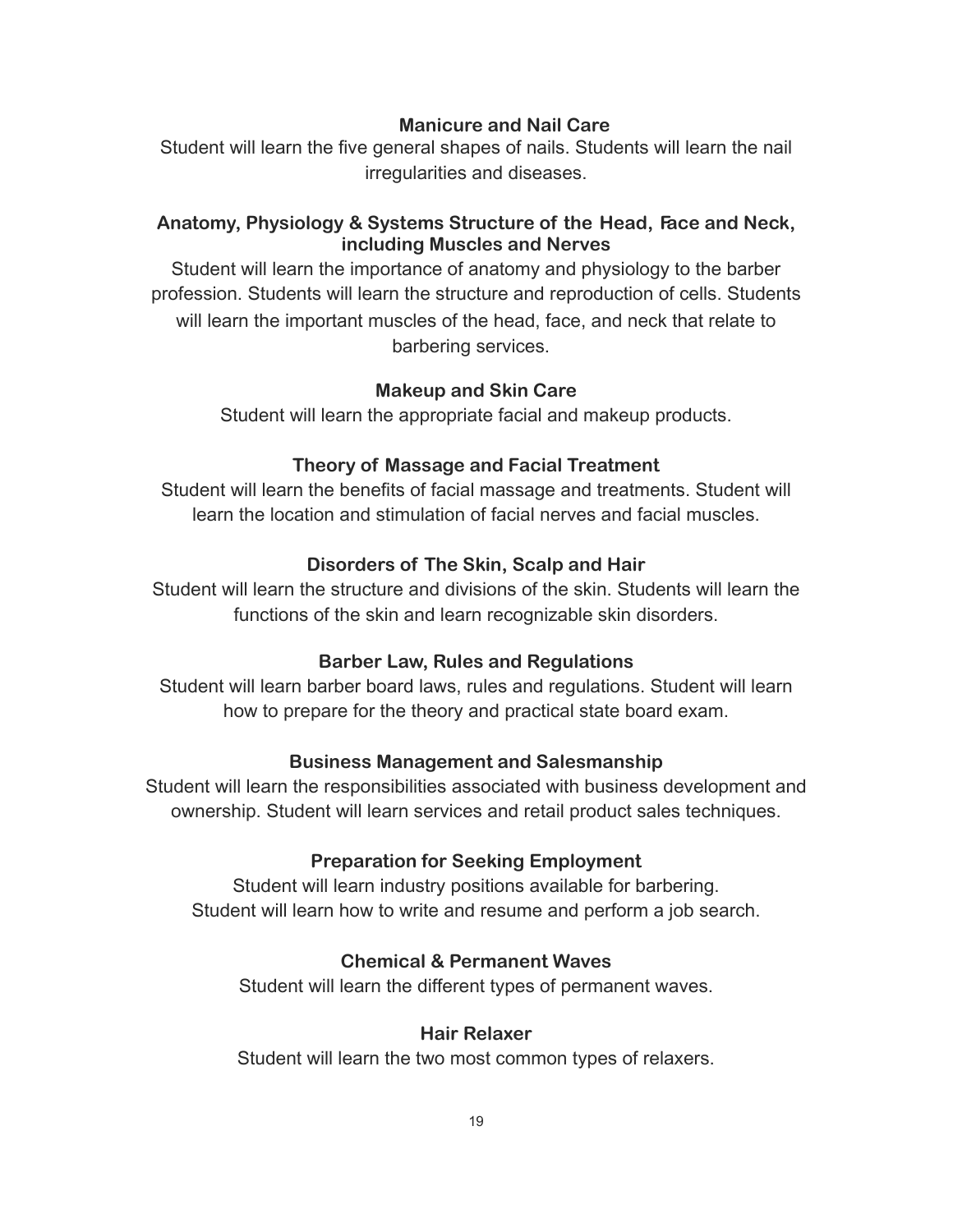### **Hair Coloring, Bleaching and Toning**

Student will learn the principles of color theory and their importance to hair coloring. Student will learn the classifications of hair color products and their actions on the hair

### **Manicures**

Student will learn how to use each nail cosmetic and what ingredient it contains

### **Physical Shampooing and Rinses**

Student will learn a shampoo service. Student will scalp massage techniques and treatments.

### **Hair Care and Scalp Care**

Student will learn to identify services associated with the treatment of the hair and scalp. Student will learn proper draping procedure for hair services.

### **Haircutting (Male and Female)**

Student will learn basic cutting techniques: fingers-and-shear, shear-over-comb, freehand and shear cutting, freehand clipper cutting, clipper –over-comb, and razor cutting.

### **Shaving (Beards and Mustaches)**

Student will learn how to shave/ trim beards and mustaches.

### **Hairpiece-Fitting**

Student will learn how to fit and cut in a hair replacement system.

### **Hairstyling**

Student will learn basic hairstyling techniques.

### **Facials & Makeups**

Student will learn how to apply make up and skin care products. Student will learn facial and makeup treatment equipment.

### **Manicures**

Student will learn basic manicure and hand massage procedures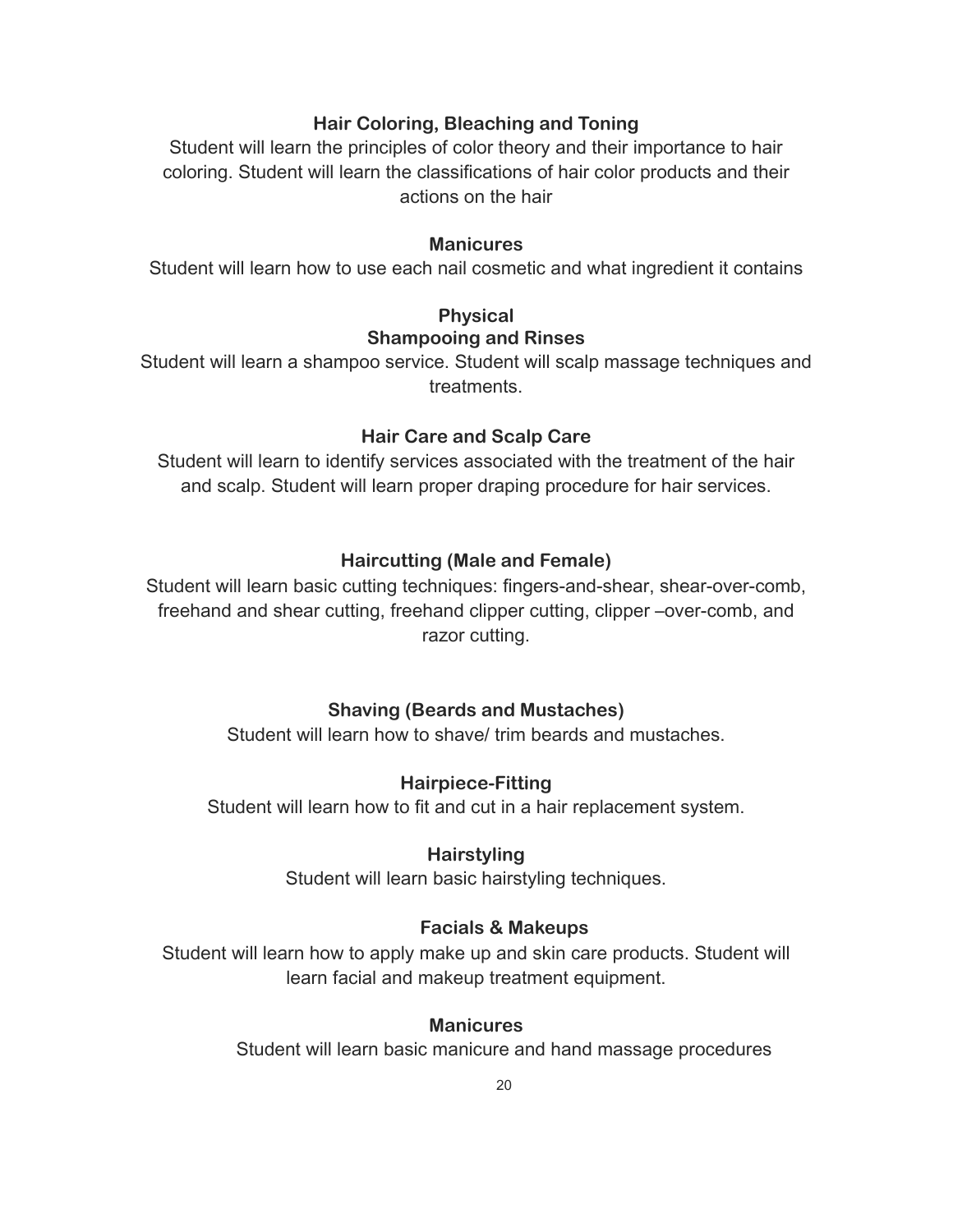# **Instructor Course Description**

# **COURSE OBJECTIVES**

The objective of this program and curriculum is to prepare the student to become a licensed barber instructor. Upon the completion of 1500 clock hours a student can enroll in the instructor program. A student must accumulate 750 additional hours to complete the instructor program if needed. A licensed barber that has

been licensed for 1 year or more must complete 750 hours to become an instructor. A student must obtain a barbers license before taking the State Board Instructors Examination.

Persons receiving instructor training in a barber school must spend all of their training time under the direct supervision of a licensed instructor and shall not be left in charge of students or school at any time without the direct supervision of a licensed instructor.

Persons receiving instructor training are not permitted to perform clinical services on a patron for compensation, either by appointment or otherwise.

Persons receiving instructor training shall be furnished a teacher training manual.

# **Course Outline**

- **Theory**
- Facial
- Scalp treatment
- Hair styling
- Hair drying
- Shampooing
- Permanent waving
- Desk receptionist, purchasing supplies, composing questions 7grading student's paper.
- Salesmanship
- Chemical
- School procedures
- Lectures and demonstration
- **Floor Supervision**
- School records, student enrollment, collections, and office work.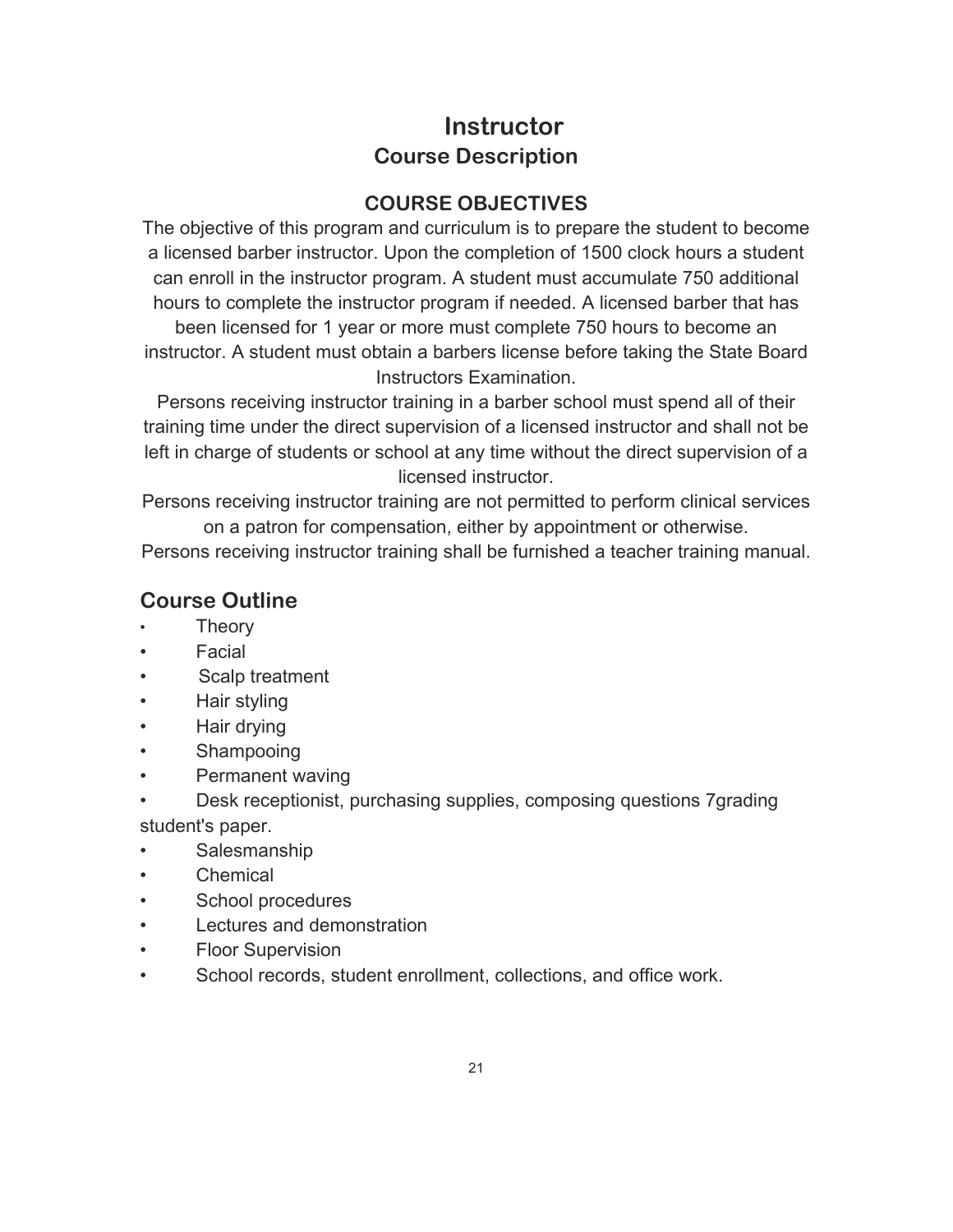# **Grading**

A student's grade is determined by his/her practical, theory, and clinical grades. The practical and clinical grades are computed on a daily basis, and the theory is determined test scores. Students are evaluated on the following grade scale:

| Letter Grade                       | Range      |
|------------------------------------|------------|
| <b>Excellent</b>                   | $90 - 100$ |
| Above Average                      | 80-89      |
| Average                            | 70-79      |
| <b>Below Satisfactory Progress</b> | $0 - 69$   |

# **Master Barber School Curriculum**

The curriculum for students in a school of barbering for a complete course of at least nine (9) Months totaling fifteen hundred (1500) hours of training shall be as follows:

(a). Each school or licensed instructor shall require each student to obtain 280 total hours of theory training in the following curriculum before the student is allowed to render clinical services

1. Classroom Theory - 50 hours: Shall include instruction by a licensed instructor in the following subjects related to barbering:

(i) chemistry (the basics of physical and chemical changes);

- (ii) cleansing and disinfection;
- (iii) hygiene and good grooming;
- (iv) laws and rules.

2. Hair and Scalp Treatments, Shampooing, and Conditioning - 25 hours: Shall include instruction by a licensed instructor in the following subjects:

- (i) hair analysis;
- (ii) scalp condition;
- (iii) treatments;
- (iv) proper procedure of shampooing (towel application, draping);
- (v) knowledge of shampoo formulas;
- (vi) water temperatures.
- 3. Shaving 25 hours:
	- (i) shaving (proper handling technique of straight razor learning the fourteen (14) stroke process)

4. Coloring of Hair -25 hours: Shall include instruction by a licensed instructor in the following subjects:

- (i) bleaching;
- (ii) high and low lighting;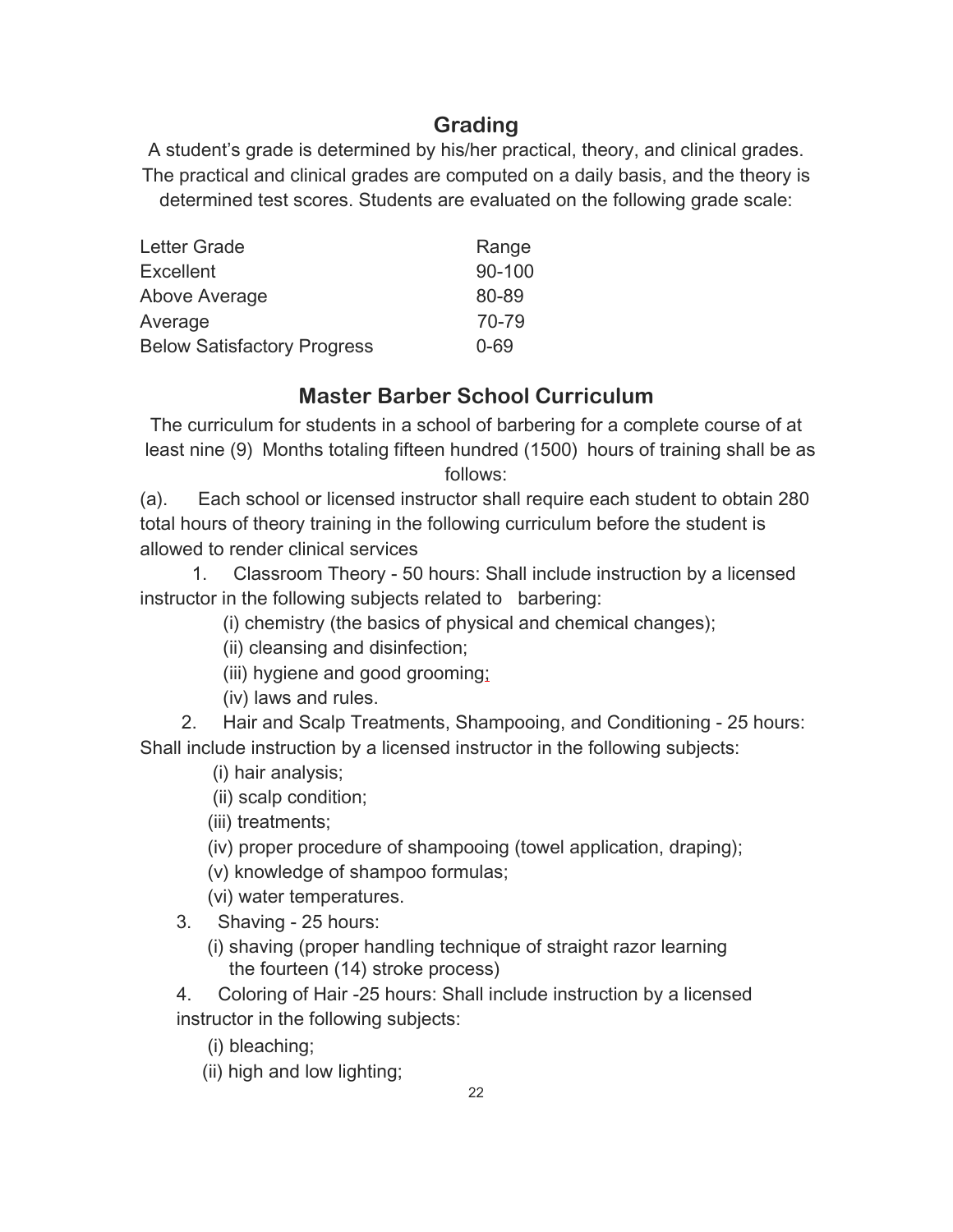(iii) permanent color;

(iv) semi permanent color; and

(v) temporary rinse.

5. Hair Cutting and Styling - 70 hours: Shall include instruction by a licensed instructor in the following:

(i) proper handling of implements (razor, shears, clippers, trimmers, edgers); and

(ii) 35 hours of training on mannequins.

6. Facial Hair Design & Waxing - 20 hours: Shall include instruction by a licensed instructor in the following:

(i) theory of facial massage;

(ii) equipment; and

(iii) facial treatments.

7. Permanent Waving, Relaxing, and Chemical Application - 65 Hours: Shall include instruction by a licensed instructor in the following subjects: the chemistry of permanent wave solution;

technique of placing wave rods on client heads; and

(b). When a student has completed 280 hours in the above curriculum, the licensed instructor shall complete a statement to be directed to the Georgia State Board of Cosmetology and Barbers, signed by the licensed instructor, and the student (and properly notarized) stating the student is now prepared to progress to the clinic floor to perform clinical services on live subjects. After completion of the first 280 hours of training, the curriculum shall be as follows:

1. Theory - 200 hours;

2. Hairstyling techniques and cutting - 500 hours = 500 applications: Shall include instruction by a licensed instructor in the following subjects:

(i) proper handling of instruments;

(ii)improper handling of instruments;

(iii) training on mannequins and live models

3. Shaving - 25 hours = 50 applications: Shall include instructions by a licensed instructor in the following:

(i) proper handling of instruments;

(ii) proper disposal of razor blades in sharps container in accordance with the provisions of O.C.G.A. § 12-8-20, et seq., and the Rules for Solid Waste Management, Chapter 391-3-4-.15(e) applicable to razor blade disposal in solid waste.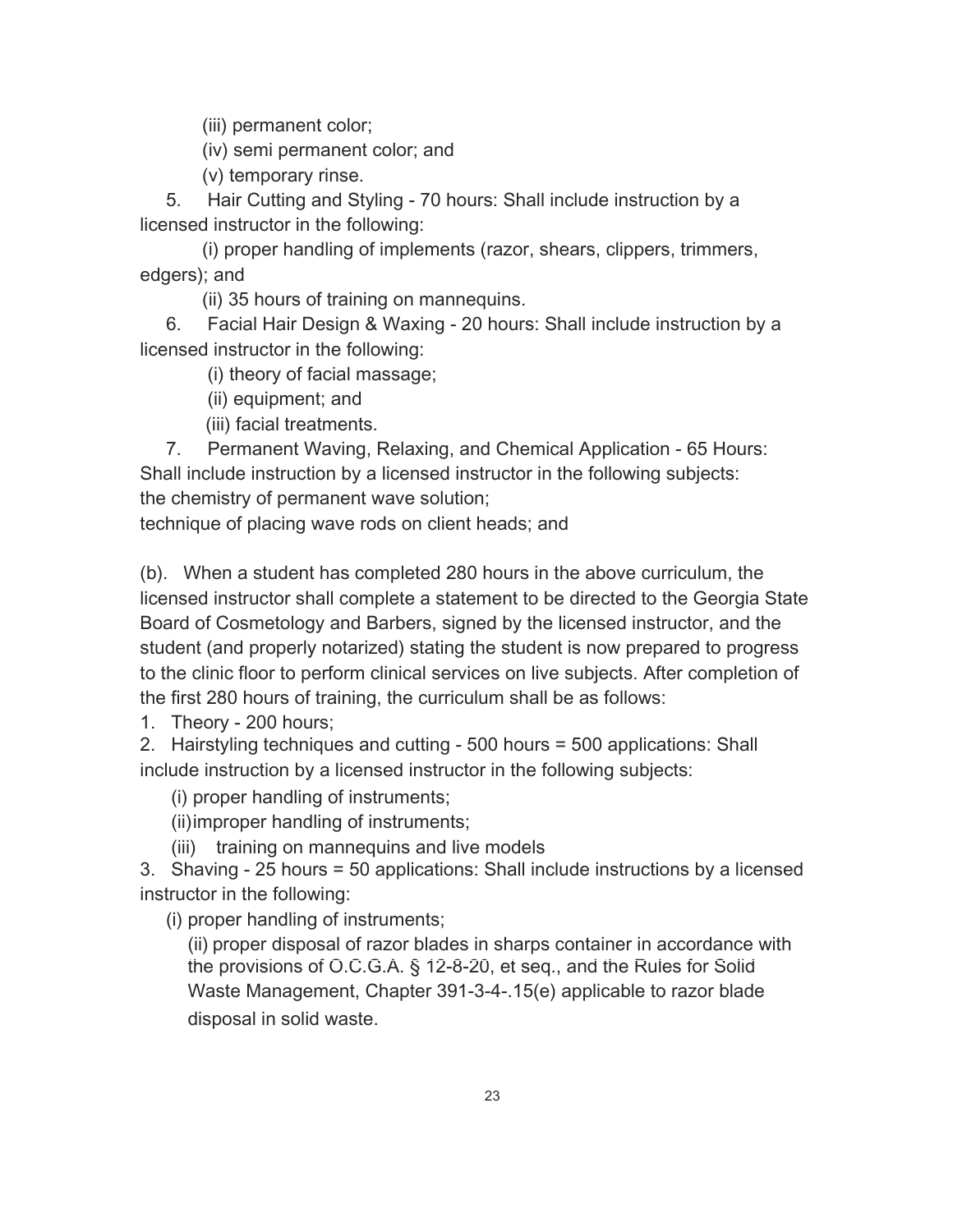(iii) Improper handling of instruments;

(iv) training on mannequins and live models.

4. Shampooing - 5 hours = 40 applications: Shall include instructions by a licensed instructor in the following:

(i) proper procedure of shampooing;

(ii) knowledge of shampoo formulas;

(iii) water temperature.

5. facial Hair Design and Waxing - 10 hours = 30 applications

6. Scalp Treatment Techniques - 10 hours: Shall include instructions by a licensed instructor in the following subjects:

(i) hair analysis;

(ii) scalp conditions;

(iii) treatments.

7. Permanent Waving, Relaxing and Chemical application - 270 hours = 66 applications: Shall include instruction by a licensed instructor in the following subjects:

(i) the chemistry of cold wave solution relaxers and reaction;

(ii) techniques of placing cold wave rods on client's head;

(iii) chemistry of color, technique of color and chemical action of hair color.

8. Additional instructions at the discretion of the instructor - 200 hours.

### **Barber II Curriculum**

The curriculum for students in a school of barbering for a complete course of at least seven (7) months totaling one thousand one hundred and forty (190 curriculum  $+$  950 practical = 1140) hours of training shall be as follows (a) Each school or licensed instructor shall require each student to obtain 190 total hours of theory training in the following curriculum before the student is allowed to render clinical services.

1. Classroom Theory - 50 hours: Shall include instruction by a licensed instructor in the following subjects related to barbering:

(i) chemistry (the basics of physical and chemical changes)

- (ii) cleansing and disinfection
- (iii) hygiene and good grooming;

(ii) laws and rules.

2. Hair and Scalp Treatments, Shampooing, and Conditioning - 25 hours: Shall include instruction by a licensed instructor in the following subjects

(i) hair analysis;

(ii) scalp condition;

(iii) treatments;

(iv) proper procedure of shampooing (towel application, draping);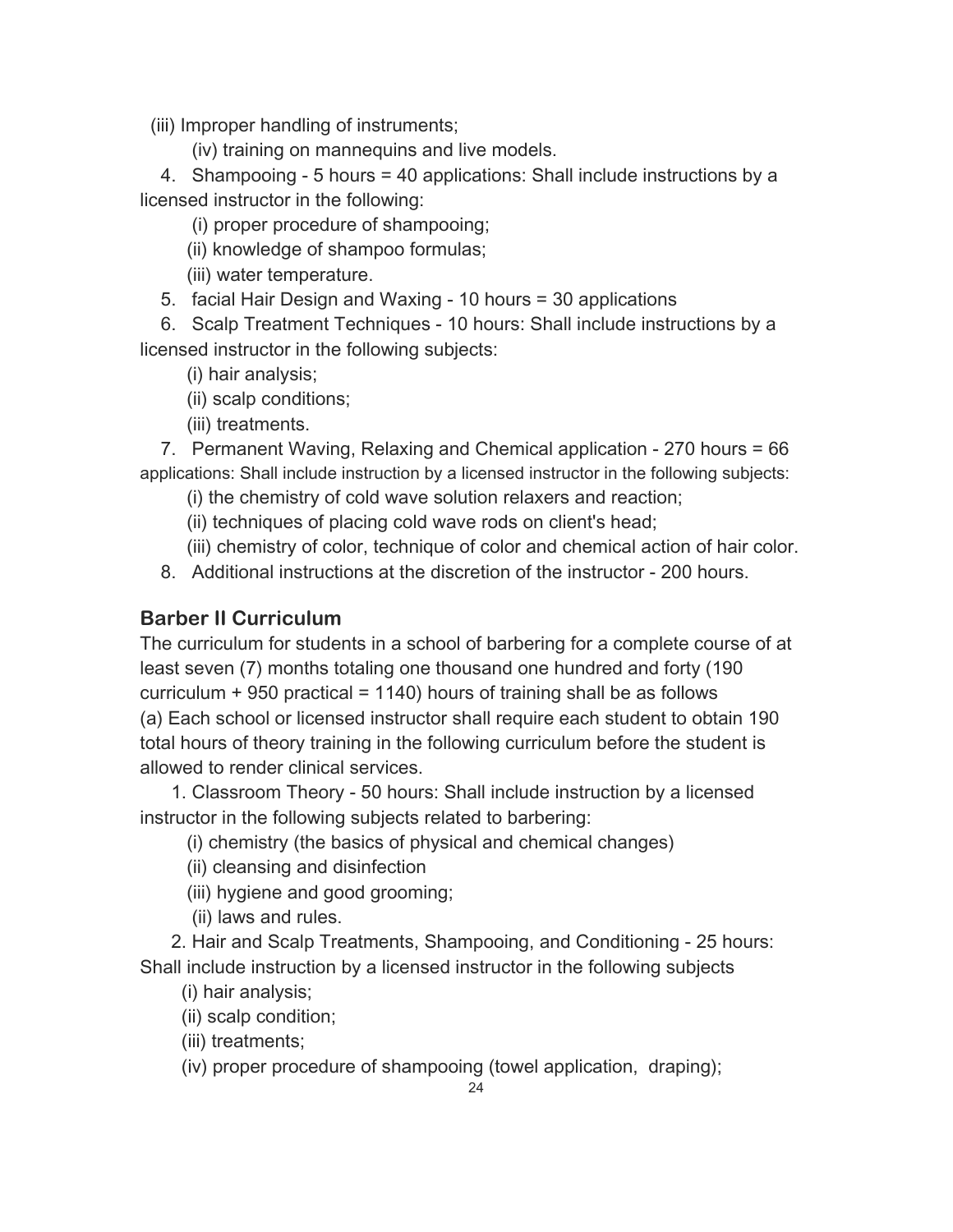(v) knowledge of shampoo formulas;

(vi) water temperatures.

3. Shaving - 25 hours:

(i) shaving (proper handling technique of straight razor learning the fourteen (14) Stroke process).

(ii) proper disposal of razor blades in sharps containers

4. Hair Cutting and Styling - 70 hours: Shall include instruction by a licensed instructor in the following:

(i) proper handling of implements (razor, shears, clippers, trimmers, edgers); and

(ii) 35 hours of training on mannequins.

5. Facial Hair Design & Waxing - 20 hours: Shall include instruction by a licensed instructor in the following:

(i) theory of facial massage;

(ii) equipment; and

(iii) facial treatments.

(b) When a student has completed 190 hours in the above curriculum, the licensed instructor shall complete a statement to be directed to the Georgia State Board of Cosmetology and Barbers, signed by the licensed instructor, and the student (and properly notarized) stating the student is now prepared to progress to the clinic floor to perform clinical services on live subjects. After completion of the first 190 hours of training, the curriculum shall be as follows:

1. Practical Theory - 200 hours;

2. Hairstyling techniques and cutting - 500 hours = 500 applications: Shall include instruction by a licensed instructor in the following subjects:

(i) proper handling of instruments;

(ii) improper handling of instruments;

(iii) training on mannequins and live models.

3. Shaving - 25 hours = 50 applications: Shall include instructions by a licensed instructor in the following:

(i)proper handling of instruments;

(ii)proper disposal of razor blades in sharps containers

(iii)improper handling of instruments;

(iv)training on mannequins and live models.

4. Shampooing - 5 hours = 40 applications: Shall include instructions by a

licensed instructor in the following:

proper procedure of shampooing;

knowledge of shampoo formulas;

water temperature.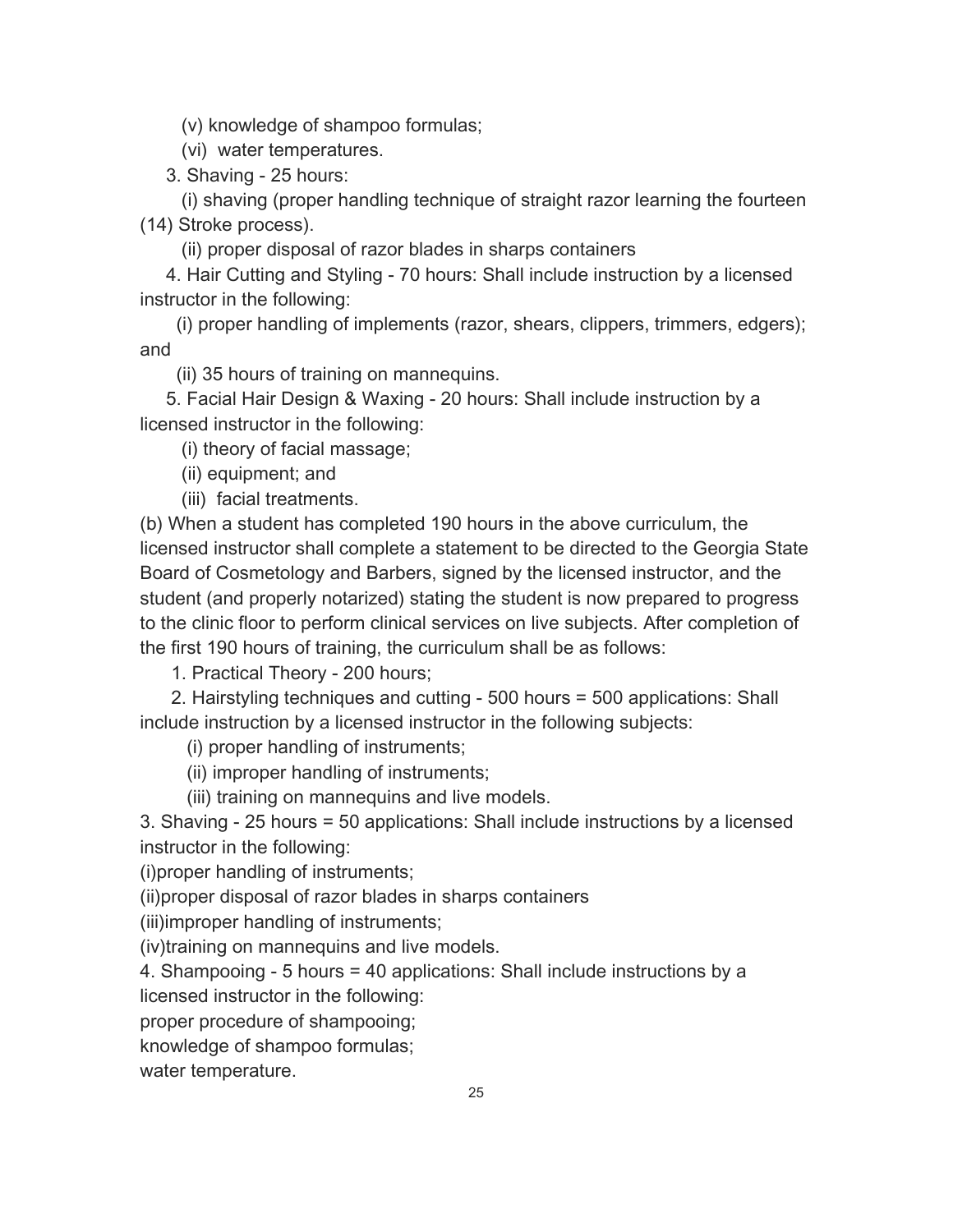5. Facial Hair Design and Waxing - 10 hours = 30 applications:

6. Scalp Treatment Techniques - 10 hours: Shall include instructions by a licensed instructor in the following subjects:

hair analysis;

scalp conditions;

treatments.

7. Additional instructions at the discretion of the instructor - 200 hours.

### **Barber Instructor Training Curriculum**

(1) Persons receiving instructor training in a barber school must spend all of their training time under the direct supervision of a licensed instructor and shall not be left in charge of students or school at any time without the direct supervision of a licensed instructor.

(2) Persons receiving instructor training are not permitted to perform clinical services on a patron for compensation, either by appointment or otherwise.

(3) Persons receiving instructor training shall be furnished a teacher training manual.

(4) The curriculum in a school of cosmetology or barbering for an instructor training course must include at least one (1) year and a total of 750 hours of training as follows:

- (a) General Education = (250)-(250 credit/250 clock hours): All practice teaching must be supervised by a licensed instructor.
	- 1. Cosmetology and Barber Laws, rules and regulations (25 credit/25

clock hours);

2. Principles of teaching Barbering - (200 credit/200 clock hours); (b) Teaching techniques and audio visual aids = (250)-(250 credit/250 clock hours):

1. Curriculum development;

2. Lesson plans and presentations;

3. Classroom management and discipline;

4. Demonstrations and lectures;

5. Various methods of evaluation.

(c)Practice teaching = (250)-(250 credit/250 clock hours)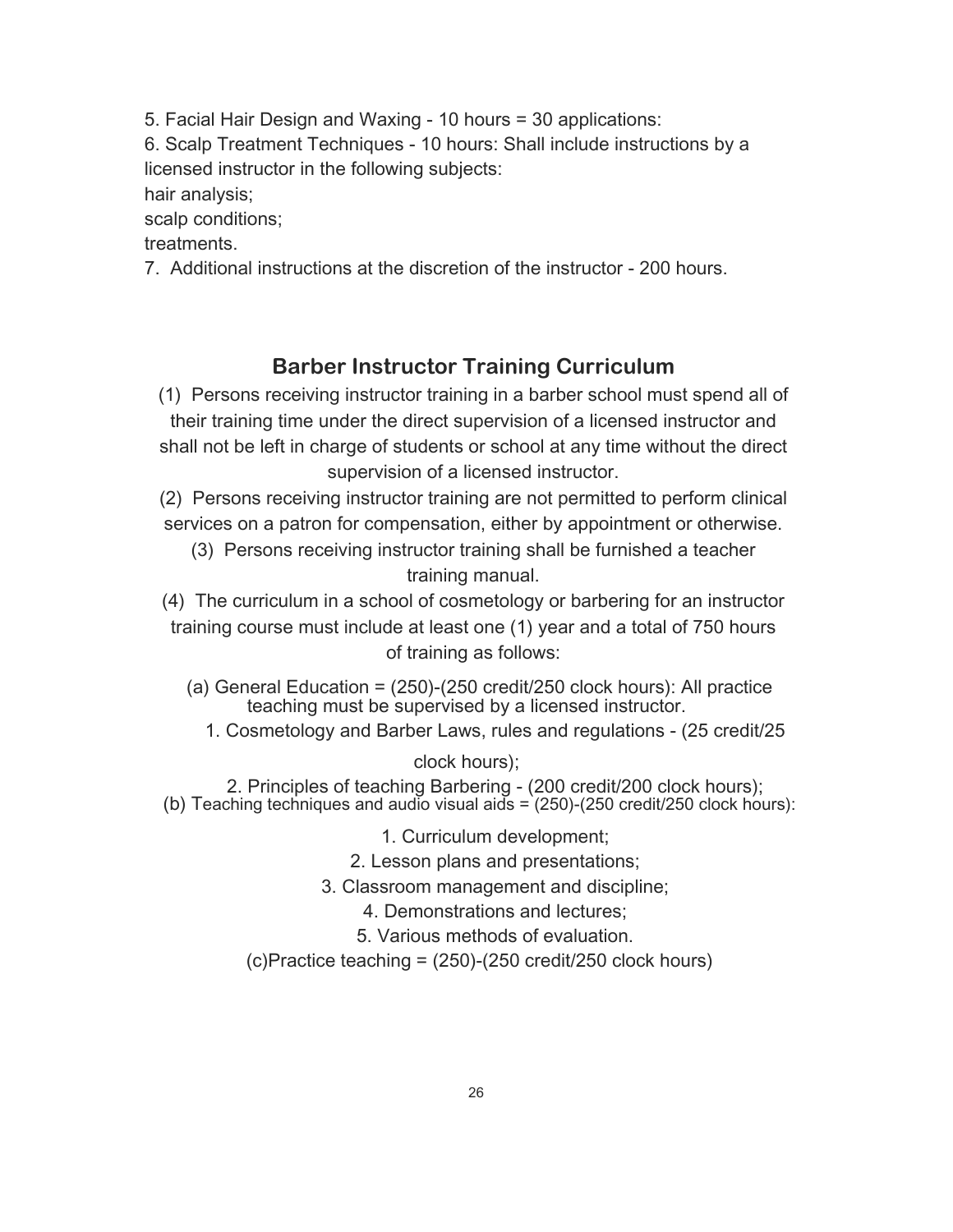### **Cross-Over Licensing Cross-Over Licensing Requirements fo a Master Cosmetologist to Become a Master Barber**

In order to be licensed as a master barber, a person licensed as a master cosmetologist must pass the master barber examination. Before taking the examination, a master cosmetologist must submit proof of successfully complete a total of 300 credit hours of training in a board approved cosmetology school in the following subjects:

(a) Theory - 60 hours;

(b) Hairstyling techniques and clipper cutting - 115 hours = 230 applications;

(c) having and trimming beards - 50 hours = 30 hours shaving=60 applications/20 trims = 60 applications;

(d) Additional Instructions - 75 hours

### **Cross-Over Licensing Requirements fo a Master Barber to Become a Master Cosmetologist**

In order to be licensed as a master cosmetologist, a person licensed as a master barber must pass the master cosmetologist examination. Before taking the examination, a master barber must submit proof of successfully completing a total of at least 300 credit hours of training in a board approved cosmetology school in the following subjects:

(a) Hairstyling =  $(25)$  -  $(25 \text{ credit hours})$ :

1. marcel iron and comb-out - (10 credit hours required - ½ credit hours for 20 applications);

2. fingerwaves - (10 credit hours required - ½ credit hour for 20 applications);

3. pincurls - (5 credit hours required - ½ credit hour for 10 application);

4. hair designing (47.5 credit hours)

(i) braiding (15 credit hours required - 1 service application hour/15 applications)

(ii) extensions and weaving (20 credit hours required - 2 service application hours/10 applications

(iii) twist/locks  $(12.5 - 8$  fract  $2$ ; service application hour/ $25$  applications (b) Nail care = (180) - (35 credit hours and applications are to apply to full sets only):

1.manicures, pedicures, and nail sculpting = (90) - (90 service application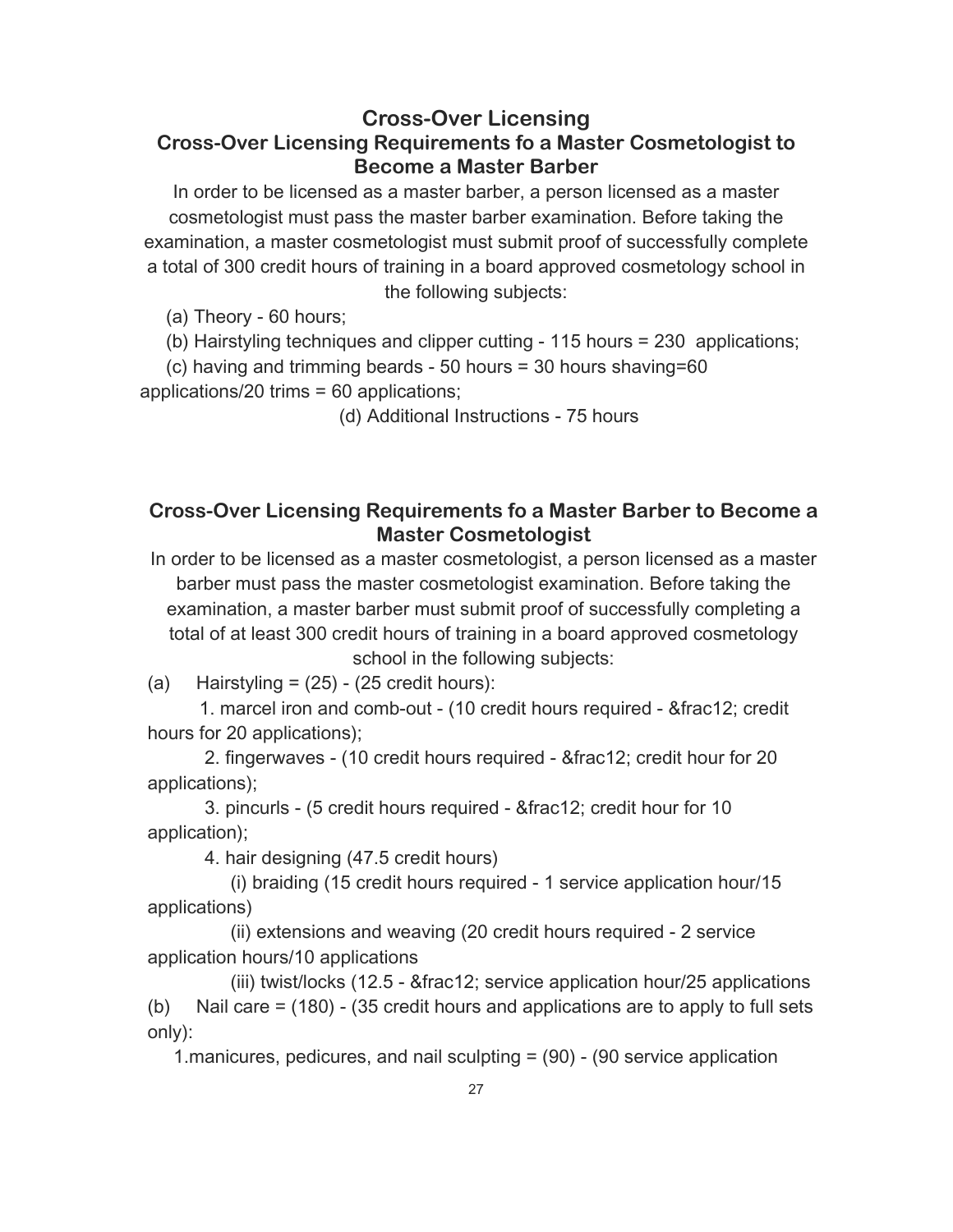### **Cross-Over Licensing Requirements fo a Master Barber to Become a Master Cosmetologist**

In order to be licensed as a master cosmetologist, a person licensed as a master barber must pass the master cosmetologist examination. Before taking the examination, a master barber must submit proof of successfully completing a total of at least 300 credit hours of training in a board approved cosmetology school in the following subjects:

(a) Hairstyling =  $(25)$  -  $(25 \text{ credit hours})$ :

1. marcel iron and comb-out - (10 credit hours required - ½ credit hours for 20 applications);

2. fingerwaves - (10 credit hours required - ½ credit hour for 20 applications);

3. pincurls - (5 credit hours required - ½ credit hour for 10 application);

4. hair designing (47.5 credit hours)

(i) braiding (15 credit hours required - 1 service application hour/15 applications)

(ii) extensions and weaving (20 credit hours required - 2 service application hours/10 applications

(iii) twist/locks  $(12.5 - 8$  fract  $2$ ; service application hour/ $25$  applications (b) Nail care = (180) - (35 credit hours and applications are to apply to full sets only):

1.manicures, pedicures, and nail sculpting = (90) - (90 service application hours);

2. manicures with hand and forearm massage - (25 service credit hours/25 applications);

3. pedicures with foot and leg massage - (20 service application hours/20 applications);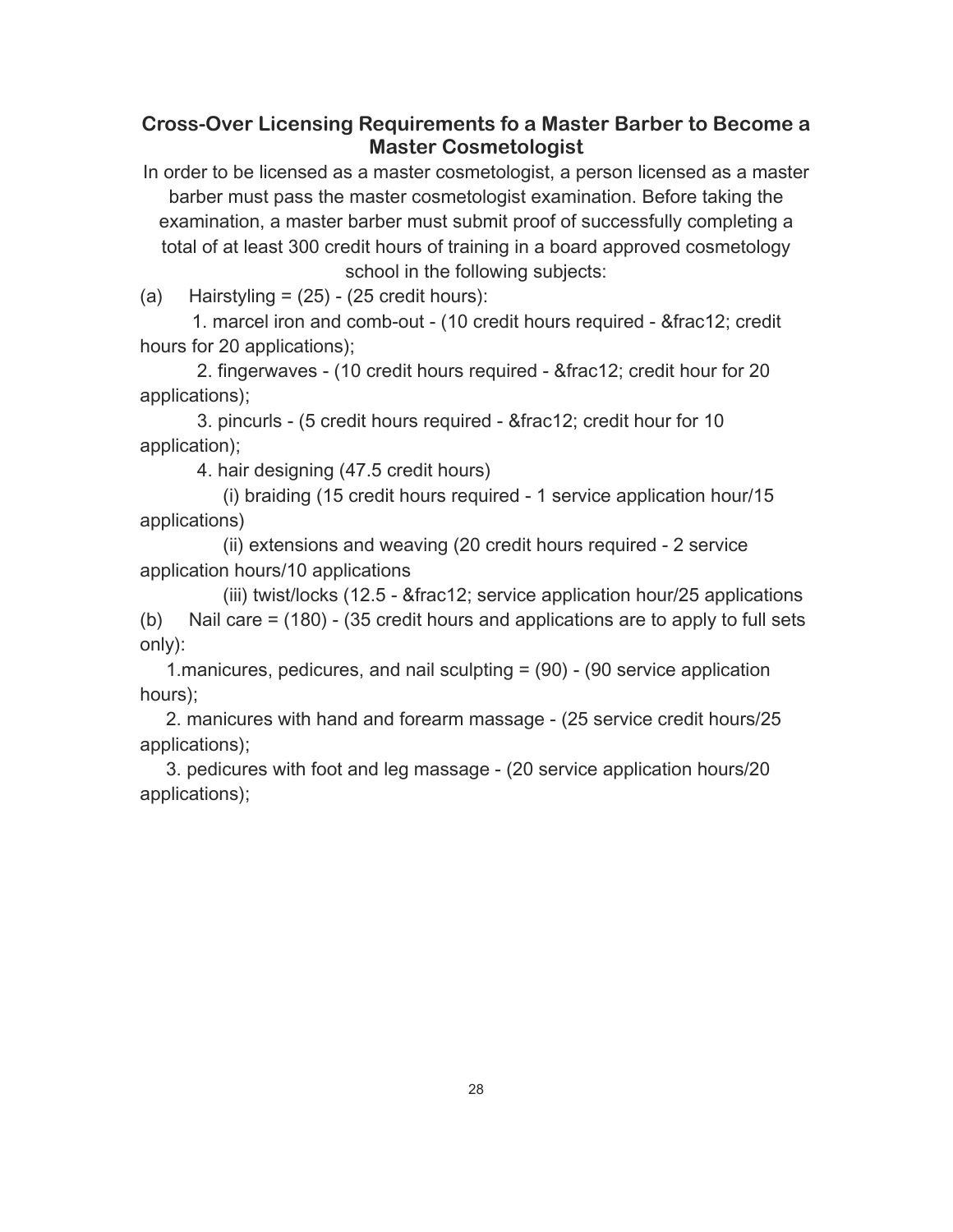6. individual eye lash extensions (medical grade adhesive) - (11 service application hours/22 applications)

7. hair removal, waxing, threading and tweezing - (5 service application hour/ 10 applications);

(d). Health, safety and sanitation (5) - (5 service application hours/5 applications);

1. implements (brushes, combs, shears, clippers, flat irons, curling irons, nail and skin care implements) - (1 service application hour/2 applications);

2. pedicure spa bowls, portable or fixed plumbing - (1 service application hour/ 2 applications);

3. waxing and hair removal stations (1 service application/4 applications)

- 4. manicure stations (1 service application hour/2 applications)
- 5. state laws and board rules (1 service application hour/2 applications)

A student's grade is determined by his/her practical, theory, and clinical grades. The practical and clinical grades are computed daily, and the theory is determined test scores. Students are evaluated on the following grade scale:

| Letter Grade                       | Range  |
|------------------------------------|--------|
| <b>Excellent</b>                   | 90-100 |
| Above Average                      | 80-89  |
| Average                            | 70-79  |
| <b>Below Satisfactory Progress</b> | 0-69   |

# **Graduation Requirements & Diploma**

Students must complete the clock hour requirements of their program with a cumulative grade point average of 70% or better and pay all tuition and instructional materials costs in order to receive a diploma from the college. The diploma signifies that you have successfully completed the basic course training program.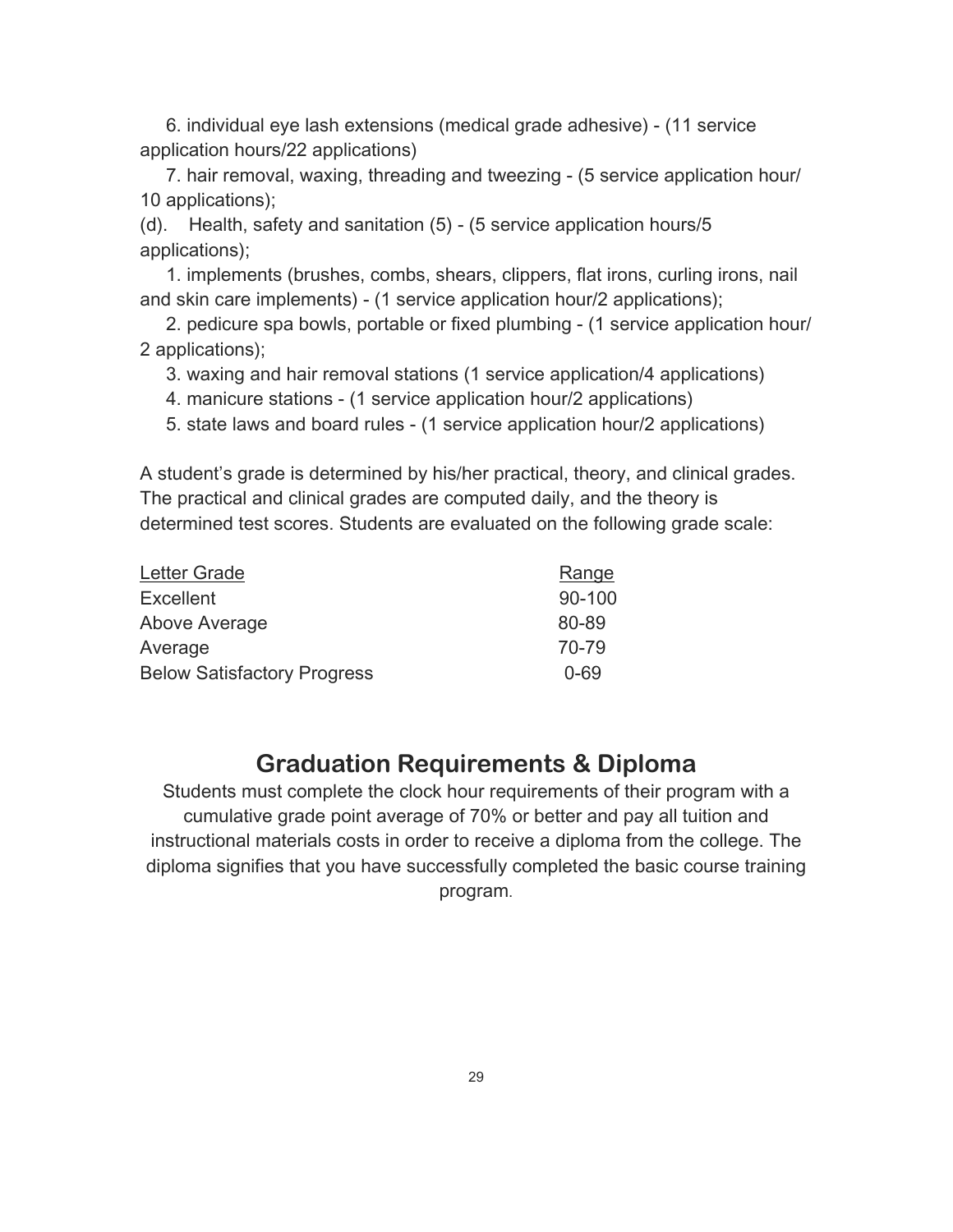### **SCHOOL STANDARDS/RULES & REGULATIONS**

1. FULL TIME STUDENTS ARE EXPECTED TO ATTEND CLASS FROM 8:00AM TO 4:00PM MONDAY THRU THURSDAY. PART TIME FROM 8:00AM TO 1:00PM MONDAY THRU THURSDAY.

2. LEGAL VERIFICATION OF HOURS MUST BE MADE FOR EACH STUDENT. EACH STUDENT MUST CLOCK IN UPON ARRIVAL AND CLOCK OUT UPON DEPARTURE FROM SCHOOL. IF THE STUDENT LEAVES THE SCHOOL PREMISES FOR ANY REASON THE STUDENT MUST CLOCK OUT. HOURS COULD BE MISSED IF STUDENT DOES NOT FOLLOW REQUIRED CLOCKING PROCEDURES.

3. STUDENTS WILL NOT BE GIVEN TIME IF THEY DO NOT CLOCK IN

4. STUDENTS WILL BE EXCUSED FROM AN ABSENCE WITH PROPER DOCUMENTATION. STUDENTS WILL NOT BE EXCUSED WITHOUT PROPER DOCUMENTATION.

5. THE GEORGIA STATE BOARD OF COSMETOLOGY AND BARBERS AND THE SCHOOL REQUIRE THAT ALL STUDENTS BE IN SCHOOL EVERY DAY IN THE PRESCRIBED UNIFORM (School Smock). ANY STUDENT NOT IN THE PRESCRIBED UNIFORM WILL NOT BE ALLOWED TO STAY IN SCHOOL OUT OF UNIFORM AND WILL BE SENT HOME. NO OPEN TOE SHOES FLIP FLOPS, SANDALS OR ECT.

6. FULL TIME DAY STUDENTS WILL HAVE 30 MINUTES FOR LUNCH EACH DAY AND ONE 15 MINUTE BREAK. PART TIME STUDENTS WILL HAVE ONE FIFTEEN MINUTE BREAK EACH DAY. STUDENTS THAT ARE LATE RETURNING FROM LUNCH WILL NOT BE ALLOWED TO CLOCK IN THE REMAINDER OF THE DAY.

7. STUDENTS, PATRONS AND STAFF MEMBERS WILL BE PROVIDED A SANITARY ENVIRONMENT. GEORGIA STATE BOARD OF COSMETOLOGY AND BARBERS REQUIRES THAT SANITARY CONDITIONS BE MAINTAINED AT ALL TIMES. AS PART OF THE STUDENT'S CREDIT AND TRAINING, THIRTY MINUTES EACH DAY IS SCHELDULED FOR SANITATION. THE STUDENT DAILY SANITATION REQUIREMENT MUST BE COMPLETED AND GRADED BY AN INSTRUCTOR AT THE END OF EACH DAY.

8. INSTRUCTORS AND ADMINISTRATORS ARE AUTHORIZED TO CLOCK OUT ANY STUDENT WHO EXHIBITS UNBECOMING BEHAVIOR. IF A STUDENT CONTINUES TO EXHIBIT UNBECOMING BEHAVIOR THE STUDENT WILL BE TERMINATED. NO PROFANITY IS ALLOWED ANYWHERE IN THE SCHOOL. PROFINITY IS NOT PROFESSIONAL OR EXCEPTABLE.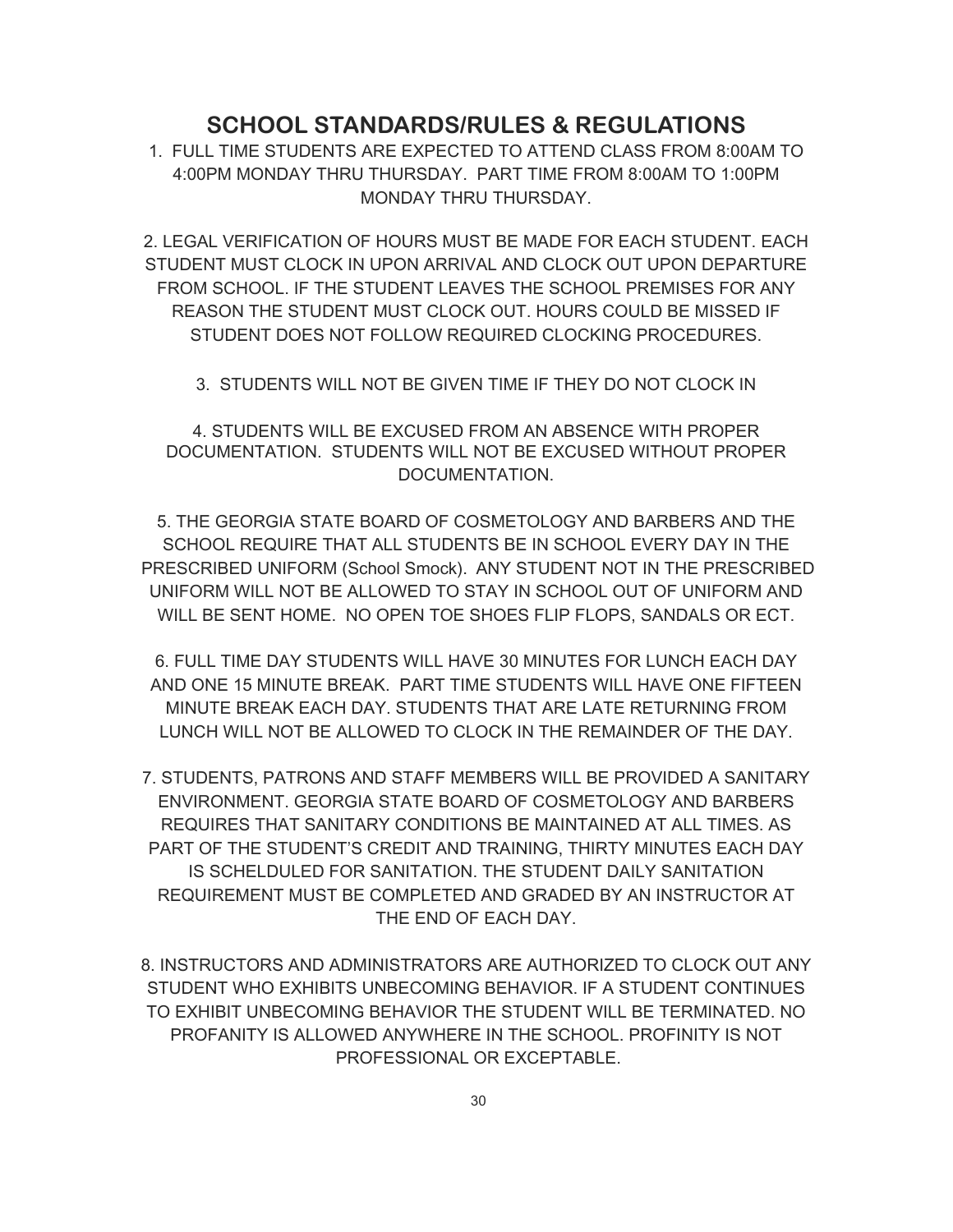### 9. STUDENTS MUST PARK THEIR CARS IN THE PARKING LOT. THE PARKING SPACES DIRECTLY IN FRONT OF THE SCHOOL ARE FOR CUSTOMERS AND STAFF PARKING ONLY.

10. ONLY EMERGENCY TELEPHONE CALLS WILL BE ACCEPTED ON THE BUSINESS TELEPHONES. STUDENTS WILL NOT BE ALLOWED TO LEAVE CLASS OR CLINIC AREA TO RECEIVE OR MAKE PERSONAL TELEPHONE CALLS EXCEPT IN CASE OF EMERGENCY. ALL CELL PHONES MUST RAMAIN ON SILENT.

11. ANY STUDENT WHO POSSESSES OR USES ILLEGAL SUBSTANCES ON SCHOOL PROPERTY WILL BE TERMINATED FROM THE SCHOOL. ( NO EXCEPTIONS)

12. STUDENTS ARE SOLELY RESPONSIBLE FOR THEIR PERSONAL PROPERTY. THIS INCLUDES KITS, BOOKS, PURSES AND ECT. THE SCHOOL WILL NOT BE RESPONSIBLE FOR SUCH PROPERTY. LOST OR STOLEN KIT ITEMS MUST BE REPLACED BY THE STUDENT.

13. STUDENTS CANNOT CONDUCT FREE FAMILY MEMBERS HAIR SERVICES. THEY WILL BE CHARGED THE FULL PRICE AS ANY OTHER CLIENT.

14. THE FLOOR INSTRUCTOR WILL ASSIGN PATRONS TO STUDENTS FOR CLINICAL SERVICES. A SERVICE TICKET IS ISSUED FOR EACH CLINIC ASSIGNMENT. NO SERVICE IS TO BE PERFORMED ON ANY CUSTOMER OR STUDENT WITHOUT A TICKET. YOU WILL PERFORM ONLY THE SERVICE ON THE TICKET. IF THE PATRON REQUEST ADDITIONAL SERVICES, THEY MUST PAY FOR THE SERVICE FIRST.

15. NO STUDENT OR STAFF MEMBER IS ALLOWED TO EAT OR DRINK IN THE CLINIC LABORATORY.

- 16. NO STUDENT OR STAFF MEMBER IS ALLOWED TO SIT IN CLINIC CHAIRS UNLESS A SERVICE IS BEING PERFORMED.
- 17. SMOKING IS NOT ALLOWED IN THE SCHOOL. STUDENTS AND STAFF MUST SMOKE OUTSIDE AWAY FROM THE BUILDING.

18. STUDENTS MUST SATISFACTORILY COMPLETE ALL THEIR ACADEMIC REQUIREMENTS WITH-IN THEIR DESIGNATED ENROLLMENT PERIOD. STUDENTS MUST MAKE-UP ANY TEST MISSED OR A ZERO WILL BE GIVEN.

19. ANY STUDENT THAT ARRIVES AFTER 10:15AM WILL BE ABLE TO SIGN IN AFTER THE BREAK.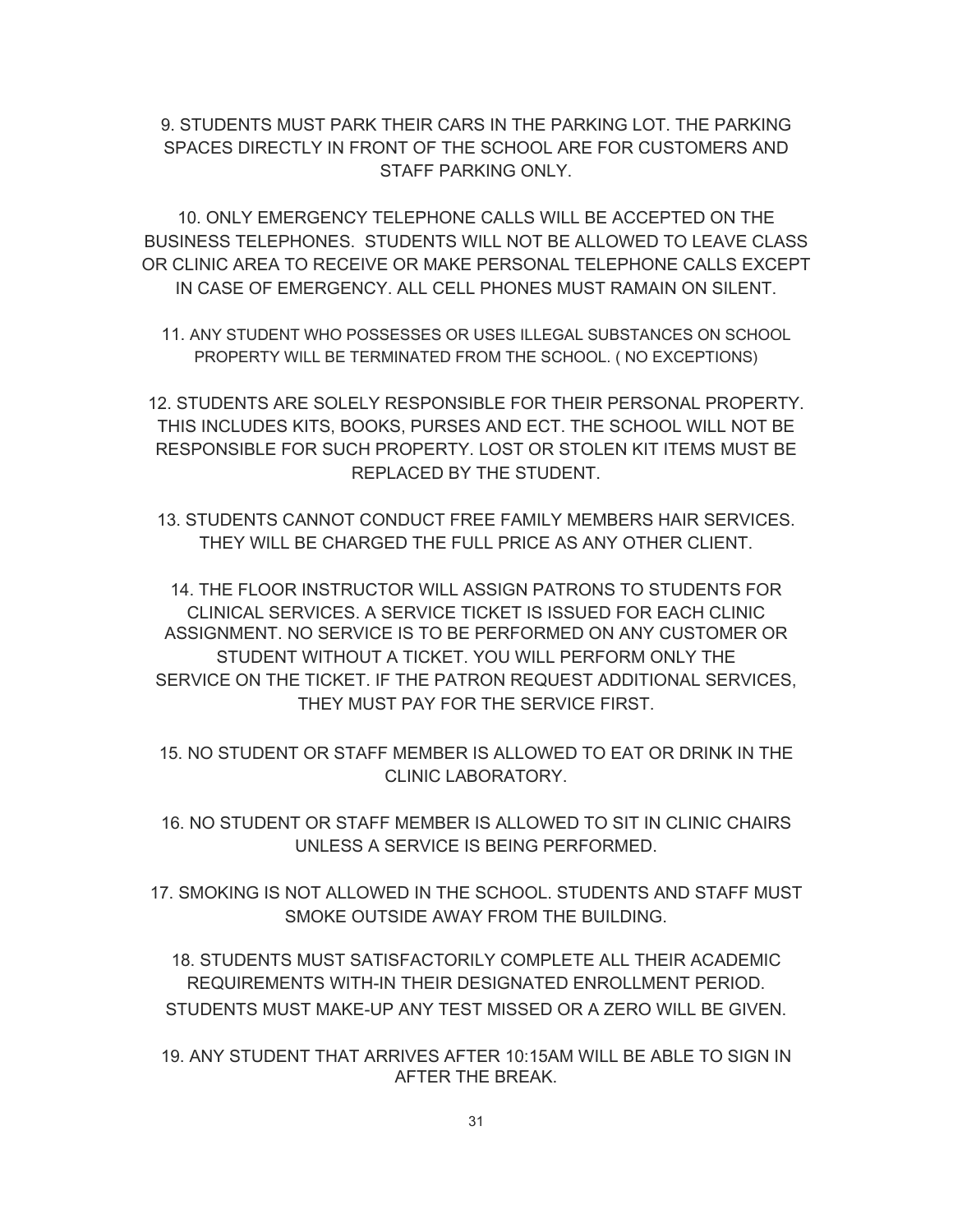20. STUDENTS WILL RECEIVE A COMPREHENSIVE PROGRESS REPORT AT THE END OF EACH EDUCATIONAL MODULE. THIS REPORT WILL REFLECT THE STUDENTS WRITTEN, PRACTICAL AND CLINICAL WORK. THE INSTRUCTOR WILL COUNSEL WITH THE STUDENT IN AREAS OF IMPROVEMENT NEEDED.

21. SUSPENSION FROM SCHOOL CAN LAST FROM ONE TO THIRTY DAYS.

### **ATTENDANCE POLICY**

\*All full-time students must attend 120 hours per month. \*All part-time students must attend 70 hours per month.

If you do not maintain the minimum 67% of completed hours you will be placed on attendance probation at the end of each module. If during this probationary period you do not clock the minimum hours of 67% of their scheduled hours, you will be terminated.

> Missed test can be made up on Tuesday. Missed hours can be made up during the following times:

Monday – Thursday 8am to 4pm

Tuition Cost

| TUILIUIT OUJL            |                  |                    |           |                      |            |                          |
|--------------------------|------------------|--------------------|-----------|----------------------|------------|--------------------------|
| Program                  |                  | <b>Clock Hours</b> |           | Full-Time            |            | Part-Time Enrollment Fee |
| Tuition                  | <b>Materials</b> | Books/Uniform      |           | <b>Total Tuition</b> |            |                          |
| <b>Master Barber</b>     |                  | 1500               |           | 50 wks               | 75 wks     | \$150.00                 |
| \$5,500.00               | \$700.00         |                    | \$300.00  |                      | \$6,500.00 |                          |
| Barber II                |                  |                    | 1200      | 40 wks               | 68 wks     | \$150.00                 |
| \$4,500.00               | \$700.00.        |                    | \$300.00. |                      | \$5,500.00 |                          |
| <b>Barber Instructor</b> |                  | 750                | 25 wks    |                      | 40 wks     | \$150.00                 |
| \$3,900.00               | \$300.00         |                    | \$300.00  |                      | \$4,500.00 |                          |
| <b>Barber Crossover</b>  |                  | 300                |           | 50 wks               | 75 wks     | \$150.00                 |
| \$150.00                 |                  | \$4,200.00         | \$300.00  |                      | \$300.00   | \$4,800.00               |
|                          |                  |                    |           |                      |            |                          |

# **Tuition**

Financial Assistance Is Available To Those That Qualify

# **Completion, Licensure and Placement Rates**

The 2021 completion, licensure and placement rates for the school are as follows: Completion % Licensure % Placement % **To Be Determined**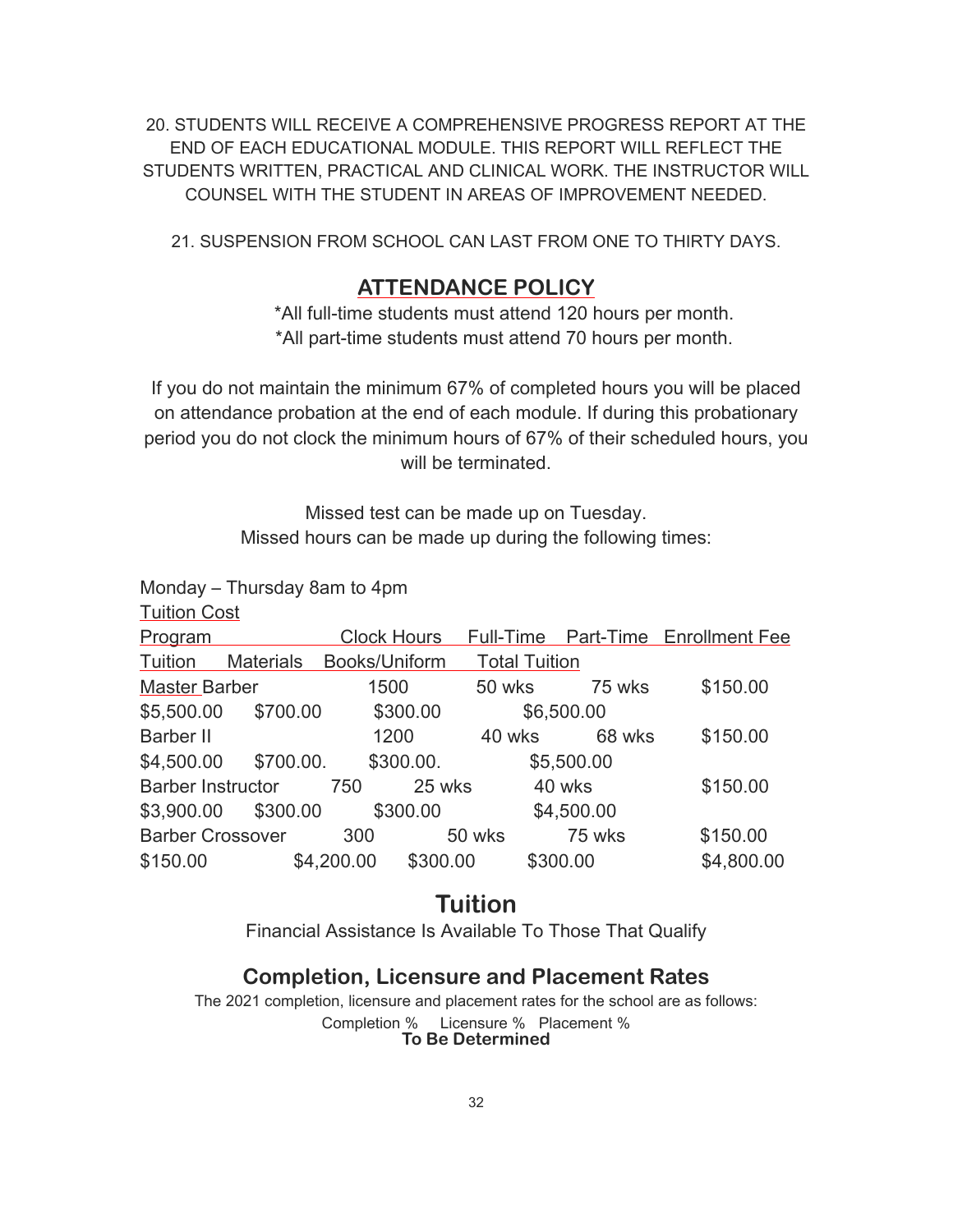### **Veteran Section**

(Specifically applies to those students using veteran education benefits) Transfer of Hours Policy Transfer of Credits – TRANSFER POLICY: A student must submit a transcript of hours from the previous institution. The Atlanta Barber College has the right to accept all, part, or none of the transfer hours accumulated at said institution. Purpose: To ensure that our students are fully prepared for the state board Transfer hours in a way that allows the student to be scheduled with other students Process: Official Transcripts Received by School Remove from consideration any courses from other school that are below 75% Administer theory chapter tests on remaining courses from other schools over 75% Any chapter test taken that scores over a 75% is eligible for transfer. Eligible hours are then evaluated as to the ability to schedule those hours in a way that allows the student to be grouped with other students in a complete block. If those hours are able to be grouped by an entire block, they will be awarded. If the they are not able to be grouped, then they will not be awarded. ALL TRANSFER ATTEMPTS MUST BE MADE PRIOR TO A STUDENT STARTING SCHOOL. Satisfactory Academic Progress (SAP) Policy Evaluation Period (based on actual hours completed) Students receiving veteran education benefits will be evaluated for Satisfactory Progress at 450, 900, 1200 AND 1500 hours for the Barbering and Barber Teacher Programs, 340 AND 680 for our Cross-Over Program. Maximum Time Frame Students receiving veteran education benefits of the approved clock hour program need to complete in less than 110% of the total length of the program. In no case are Veteran benefits used past 110% of the total length. The VA will not pay for additional hours, but the veteran student may complete the program using other funding. Warning The first time a veteran student fails to meet minimum requirements for SAP during an evaluation period, he/she will be placed on a warning period. During this time, the student will still be considered to be making satisfactory academic progress (SAP). The student will be advised in writing on the actions required to attain SAP by the next evaluation. If at the end of the warning period (next evaluation

period) the student has still not met both attendance and academic requirements, they will be terminated from the program. The student may appeal the non-satisfactory academic progress decision (see below – Appeals). Those students meeting attendance and academic requirements at the end of the warning period will be considered to be making SAP.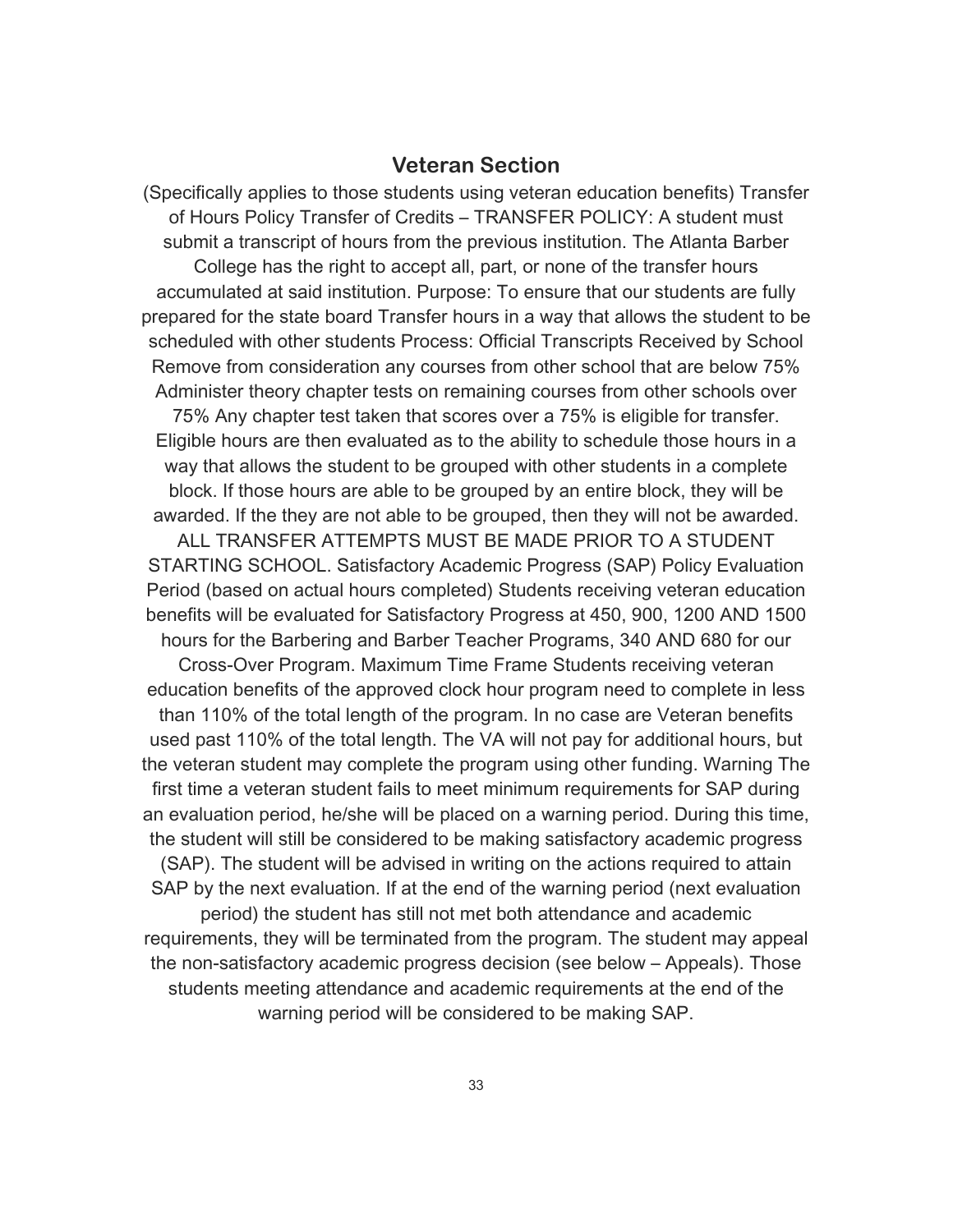26 Appeals Rules cannot be written that will apply to every situation in every school. Therefore, any policy established by the school may be appealed due to mitigating circumstances. If a student wishes to appeal a non-satisfactory academic progress determination, it must be done in writing and contain reasons such as the death of a relative, an injury or illness of student, or other mitigating circumstances. Students must also provide documentation supporting this claim with a statement including changes in the student's situation that will allow the achievement of satisfactory academic progress at the next evaluation. All appeals and results of the appeal are documented in the student's file. Anyone wishing to appeal a policy must do so using the appeals form and attach any applicable documentation. The appeal will be reviewed by appropriate personnel and a determination will be made. All decisions on appeal are final. Appeals regarding a failure to meet the Satisfactory Academic Progress (SAP) must be made within 15 days of the negative determination. Should the student fail in his/her appeal, they will be terminated from the program. Note: The VA will be notified of veteran termination for lack of satisfactory academic progress and student benefits may be impacted. Any Student using VA benefits that wishes to continue attending The Atlanta Barber College may need to apply for financial aid or assume personal responsibility for continuing to attend The Atlanta Barber College. Probation Students who fail to meet minimum requirements for attendance or academic progress at the end of the Warning period, can appeal their case based on mitigating circumstances. Probation is not a guarantee as it is at the discretion of the Administrators and information will be gathered to determine if the student is capable of making SAP by the next evaluation period. If the student doesn't meet all necessary requirements and is unable to make SAP, the appeal will be denied and student receiving Veteran Benefits will be terminated from the program. When administrators decide in favor to grant mitigating circumstance status, the student will be placed on probation and considered to be making SAP while on the executed academic/performance plan probation period. If the student fails to execute the set academic/performance in order plan to meet SAP requirements during probationary period, the student will be terminated and dismissed from the program. The student will be advised in writing of the actions required to attain satisfactory academic progress by the next evaluation. Students placed on probation must have an academic plan and be able to meet requirements set forth in the academic plan by the end of the next evaluation period. Students who are progressing according to their specific academic plan will be considered making SAP.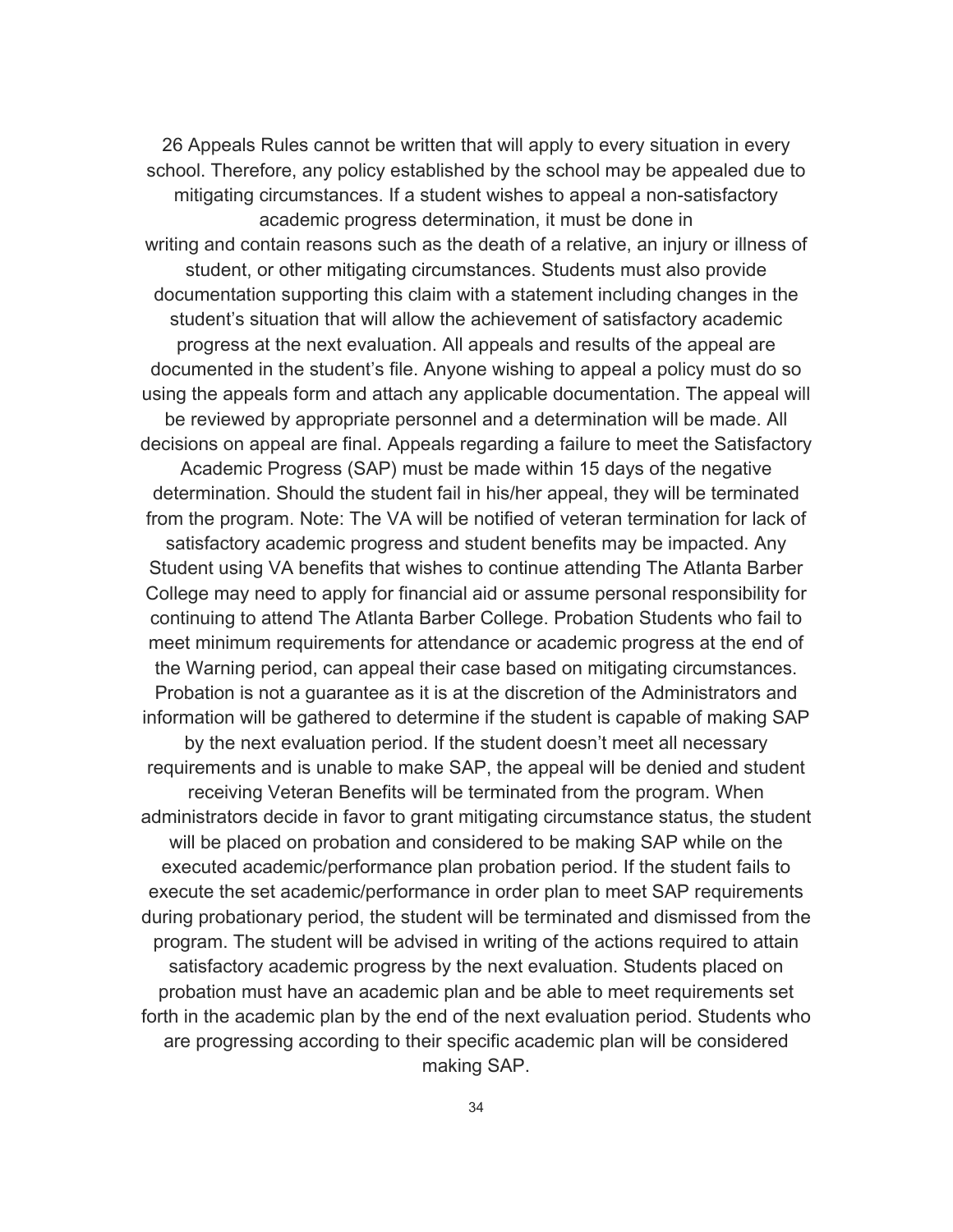If at the end of the probationary period, students that have met the SAP standards will be taken off probation.

 Those students that have still not met both attendance and academic requirements required for satisfactory academic progress or by the academic plan will be determined as NOT making satisfactory academic progress and terminated from the program. VA educational benefits will be discontinued when the veteran or eligible person ceases to make satisfactory academic progress. Note: Any student receiving VA benefits cannot have two consecutive missed SAP's. No more than two terms (evaluations periods) on warning/probation will be permitted.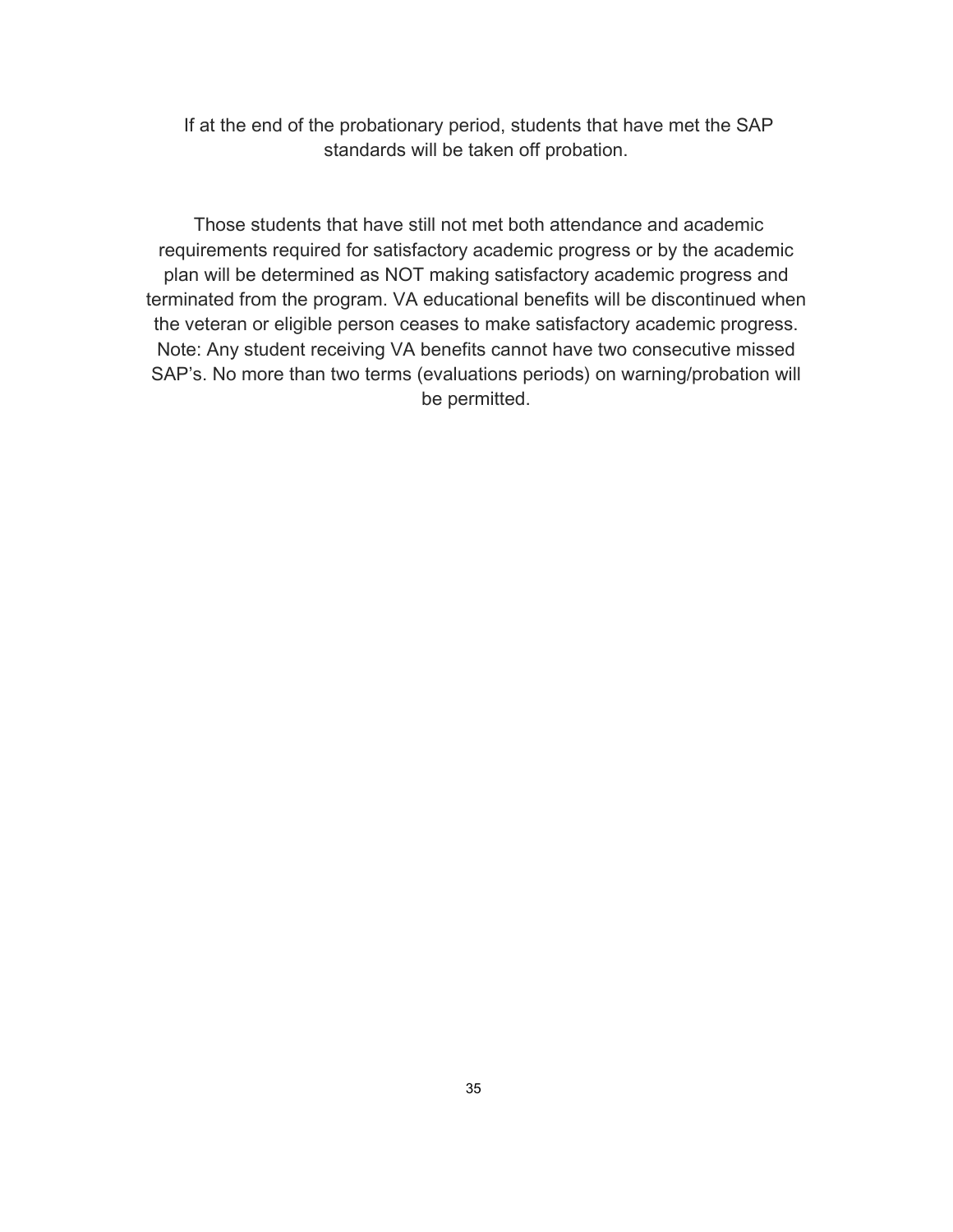# INSTRUCTOR COURSE

### COURSE OBJECTIVES

The objective of this program and curriculum is to prepare the student to become a licensed barber instructor. Upon the completion of 1500 clock hours a student can enroll in the instructor program. A student must accumulate 1000 additional hours to complete the instructor program if needed. A licensed barber that has been licensed for 2 years or more only has to complete 600 hours to become an instructor. A student must obtain a barbers license before taking the State Board Instructors Examination.

### COURSE OUTLINE

- **Theory**
- **Facial**
- Scalp treatment
- Hair styling
- Hair drying
- Shampooing
- Permanent waving
- Desk receptionist, purchasing supplies, composing questions 7grading student's paper.
- Salesmanship
- Chemical
- School procedures
- Lectures and demonstration
- Floor Supervision
- School records, student enrollment, collections, and office work.

### Grading

A student's grade is determined by his/her practical, theory, and clinical grades. The practical and clinical grades are computed on a daily basis, and the theory is determined test scores. Students are evaluated on the following grade scale:

| Letter Grade                       | Range  |
|------------------------------------|--------|
| <b>Excellent</b>                   | 90-100 |
| Above Average                      | 80-89  |
| Average                            | 70-79  |
| <b>Below Satisfactory Progress</b> | 0-69   |

### Graduation Requirements & Diploma

Students must complete the clock hour requirements of their program with a cumulative grade point average of 70% or better and pay all tuition and instructional materials costs in order to receive a diploma from the college. The diploma signifies that you have successfully completed the basic course training program.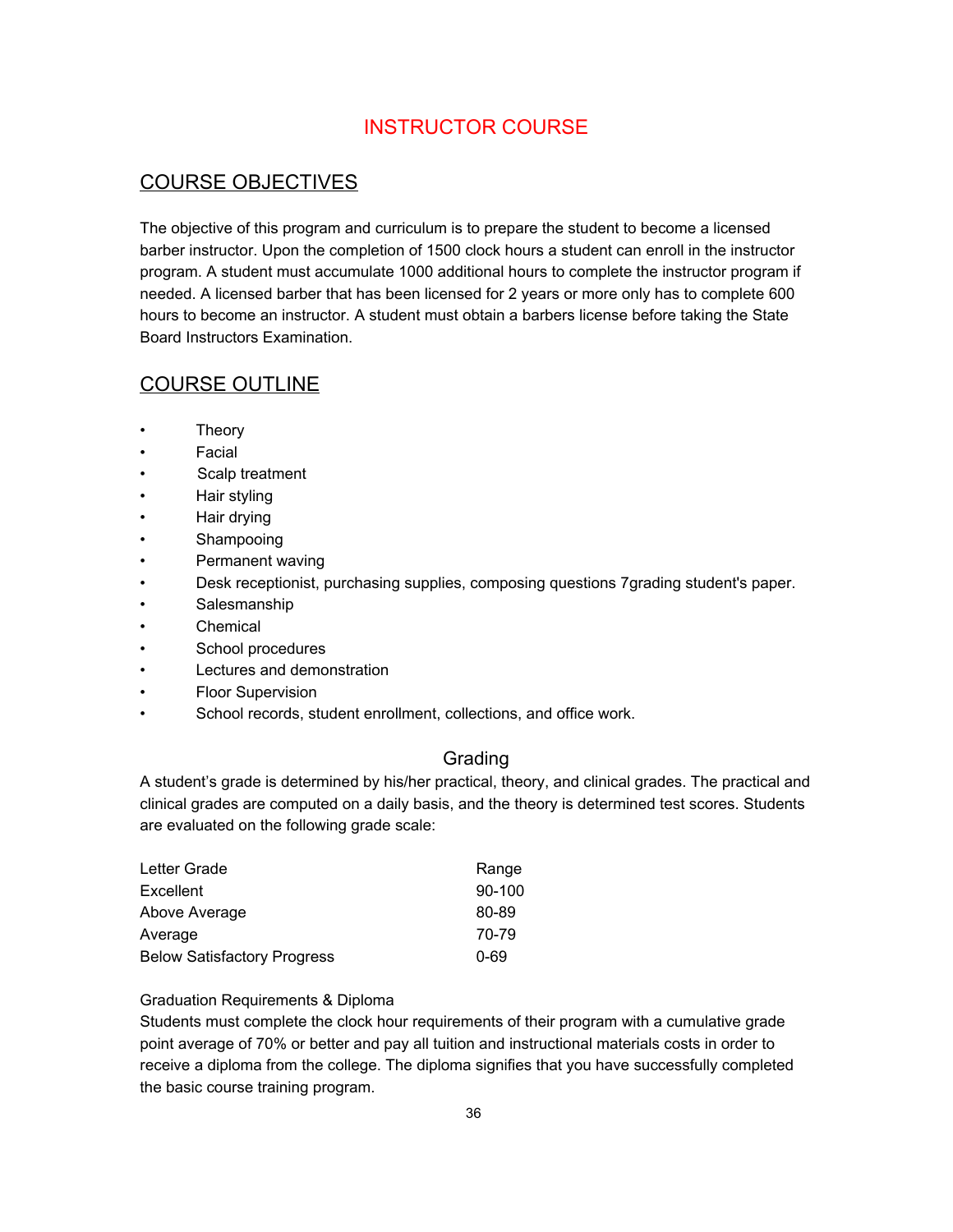# SCHOOL STANDARDS/RULES & REGULATIONS

1. FULL TIME STUDENTS ARE EXPECTED TO ATTEND CLASS FROM 8:00AM TO 4:00PM MONDAY THRU THURSDAY. PART TIME FROM 8:00AM TO 1:00PM MONDAY THRU THURSDAY.

2. LEGAL VERIFICATION OF HOURS MUST BE MADE FOR EACH STUDENT. EACH STUDENT MUST CLOCK IN UPON ARRIVAL AND CLOCK OUT UPON DEPARTURE FROM SCHOOL. IF THE STUDENT LEAVES THE SCHOOL PREMISES FOR ANY REASON THE STUDENT MUST CLOCK OUT. HOURS COULD BE MISSED IF STUDENT DOES NOT FOLLOW REQUIRED CLOCKING PROCEDURES.

3. STUDENTS WILL NOT BE GIVEN TIME IF THEY DO NOT CLOCK IN.

4. STUDENTS WILL BE EXCUSED FROM AN ABSENCE WITH PROPER DOCUMENTATION. STUDENTS WILL NOT BE EXCUSED WITHOUT PROPER DOCUMENTATION.

5. THE MISSISSIPPI STATE BOARD OF BARBERS AND THE SCHOOL REQUIRED THAT ALL STUDENTS BE IN SCHOOL EVERY DAY IN THE PRESCRIBED UNIFORM (School Smock). ANY STUDENT NOT IN THE PRESCRIBED UNIFORM WILL NOT BE ALLOWED TO STAY IN SCHOOL OUT OF UNIFORM AND WILL BE SENT HOME. NO OPEN TOE SHOES FLIP FLOPS, SANDALS OR ECT.

6. FULL TIME DAY STUDENTS WILL HAVE 30 MINUTES FOR LUNCH EACH DAY AND ONE 15 MINUTE BREAK. PART TIME STUDENTS WILL HAVE ONE FIFTEEN MINUTE BREAK EACH DAY. STUDENTS THAT ARE LATE RETURNING FROM LUNCH WILL NOT BE ALLOWED TO CLOCK IN THE REMAINDER OF THE DAY.

7. STUDENTS, PATRONS AND STAFF MEMBERS WILL BE PROVIDED A SANITARY ENVIRONMENT. TENNESSEE STATE BOARD OF BARBERS REQUIRES THAT SANITARY CONDITIONS BE MAINTAINED AT ALL TIMES. AS PART OF THE STUDENT'S CREDIT AND TRAINING, THIRTY MINUTES EACH DAY IS SCHELDULED FOR SANITATION. THE STUDENT DAILY SANITATION REQUIREMENT MUST BE COMPLETED AND GRADED BY AN INSTRUCTOR AT THE END OF EACH DAY.

14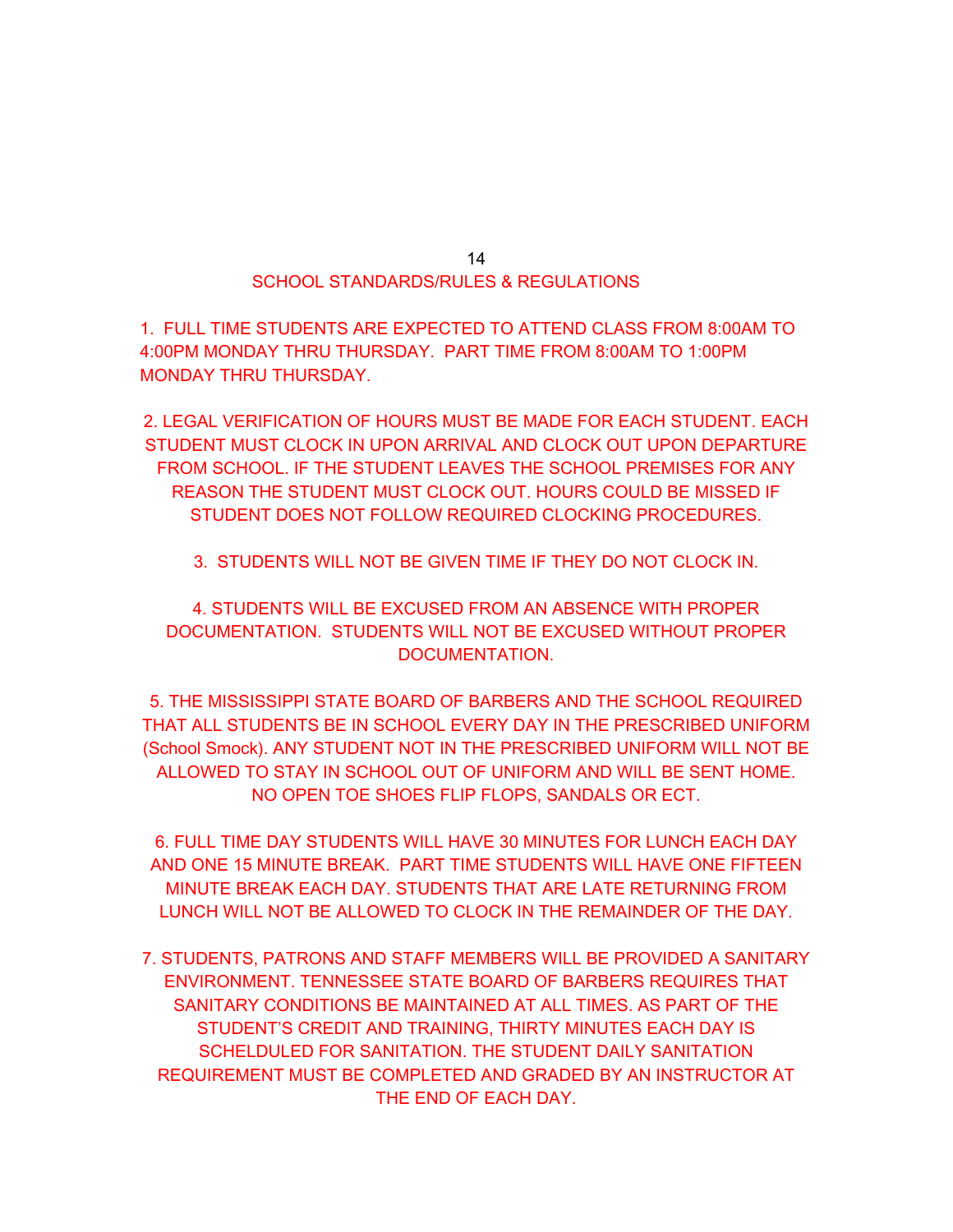8. INSTRUCTORS AND ADMINISTRATORS ARE AUTHORIZED TO CLOCK OUT ANY STUDENT WHO EXHIBITS UNBECOMING BEHAVIOR. IF A STUDENT CONTINUES TO EXHIBIT UNBECOMING BEHAVIOR THE STUDENT WILL BE TERMINATED. NO PROFANITY IS ALLOWED ANYWHERE IN THE SCHOOL. PROFINITY IS NOT PROFESSIONAL OR EXCEPTABLE.

9. STUDENTS MUST PARK THEIR CARS IN THE PARKING LOT. THE PARKING SPACES DIRECTLY IN FRONT OF THE SCHOOL ARE FOR CUSTOMERS AND STAFF PARKING ONLY.

10. ONLY EMERGENCY TELEPHONE CALLS WILL BE ACCEPTED ON THE BUSINESS TELEPHONES. STUDENTS WILL NOT BE ALLOWED TO LEAVE CLASS OR CLINIC AREA TO RECEIVE OR MAKE PERSONAL TELEPHONE CALLS EXCEPT IN CASE OF EMERGENCY. ALL CELL PHONES MUST RAMAIN ON SILENT.

11. ANY STUDENT WHO POSSESSES OR USES ILLEGAL SUBSTANCES ON SCHOOL PROPERTY WILL BE TERMINATED FROM THE SCHOOL. ( NO EXCEPTIONS)

12. STUDENTS ARE SOLELY RESPONSIBLE FOR THEIR PERSONAL PROPERTY. THIS INCLUDES KITS, BOOKS, PURSES AND ECT. THE SCHOOL WILL NOT BE RESPONSIBLE FOR SUCH PROPERTY. LOST OR STOLEN KIT ITEMS MUST BE REPLACED BY THE STUDENT.

13. STUDENTS CANNOT CONDUCT FREE FAMILY MEMBERS HAIR SERVICES. THEY WILL BE CHARGED THE FULL PRICE AS ANY OTHER CLIENT.

15

14. THE FLOOR INSTRUCTOR WILL ASSIGN PATRONS TO STUDENTS FOR CLINICAL SERVICES. A SERVICE TICKET IS ISSUED FOR EACH CLINIC ASSIGNMENT. NO SERVICE IS TO BE PERFORMED ON ANY CUSTOMER OR STUDENT WITHOUT A TICKET. YOU WILL PERFORM ONLY THE SERVICE ON THE TICKET. IF THE PATRON REQUEST ADDITIONAL SERVICES, THEY MUST PAY FOR THE SERVICE FIRST.

15. NO STUDENT OR STAFF MEMBER IS ALLOWED TO EAT OR DRINK IN THE CLINIC LABORATORY.

16. NO STUDENT OR STAFF MEMBER IS ALLOWED TO SIT IN CLINIC CHAIRS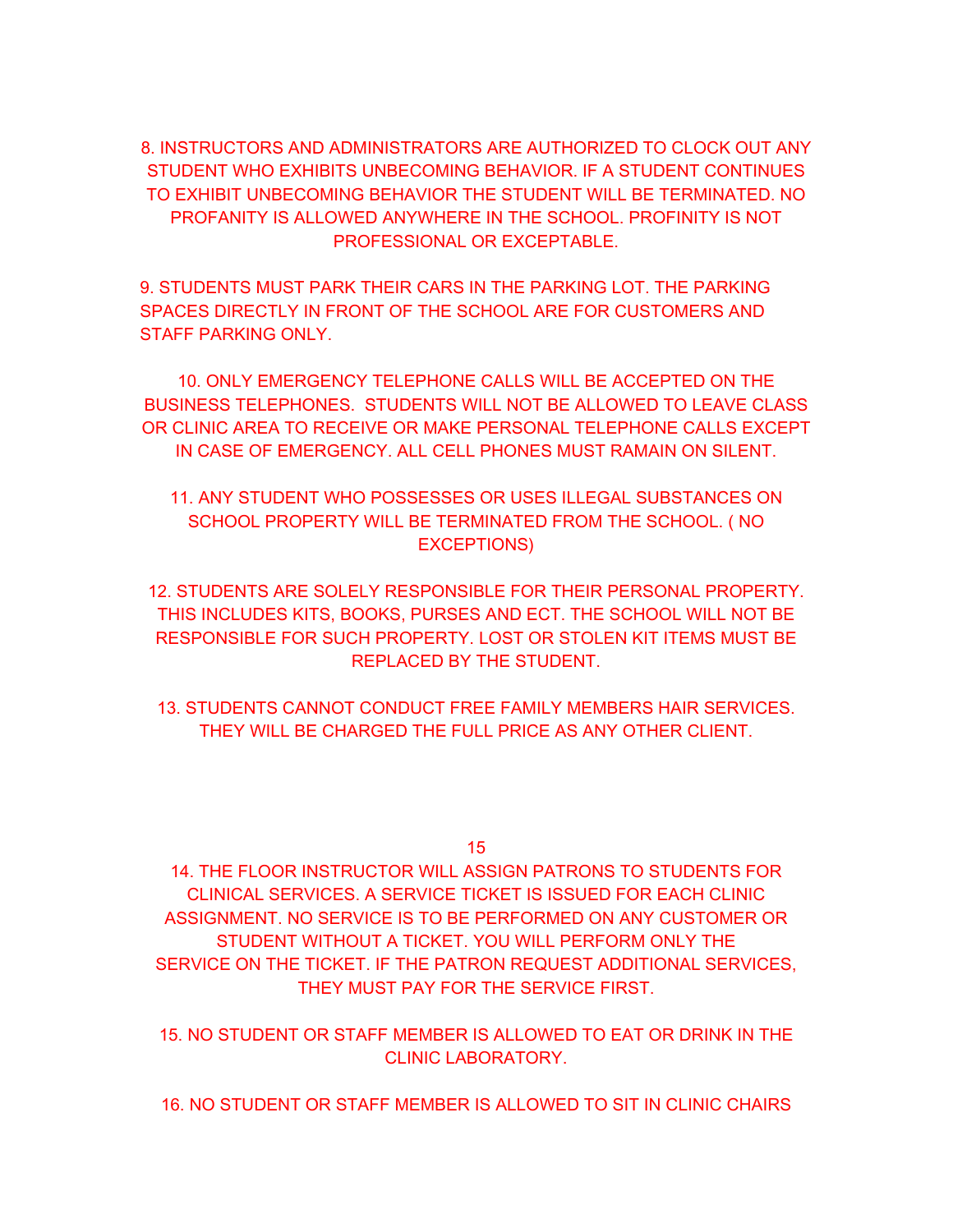### UNLESS A SERVICE IS BEING PERFORMED.

### 17. SMOKING IS NOT ALLOWED IN THE SCHOOL. STUDENTS AND STAFF MUST SMOKE OUTSIDE.

18. STUDENTS MUST SATISFACTORILY COMPLETE ALL THEIR ACADEMIC REQUIREMENTS WITH-IN THEIR DESIGNATED ENROLLMENT PERIOD. STUDENTS MUST MAKE-UP ANY TEST MISSED OR A ZERO WILL BE GIVEN.

19. ANY STUDENT THAT ARRIVES AFTER 10:15AM WILL BE ABLE TO SIGN IN AFTER THE BREAK.

20. STUDENTS WILL RECEIVE A COMPREHENSIVE PROGRESS REPORT AT THE END OF EACH EDUCATIONAL MODULE. THIS REPORT WILL REFLECT THE STUDENTS WRITTEN, PRACTICAL AND CLINICAL WORK. THE INSTRUCTOR WILL COUNSEL WITH THE STUDENT IN AREAS OF IMPROVEMENT NEEDED.

21. SUSPENSION FROM SCHOOL CAN LAST FROM ONE TO THIRTY DAYS.

### ATTENDANCE POLICY

 \*All full-time students must attend 120 hours per month. \*All part-time students must attend 70 hours per month.

If you do not maintain the minimum 67% of completed hours you will be placed on attendance probation at the end of each module. If during this probationary period you do not clock the minimum hours of 67% of their scheduled hours, you will be terminated.

Missed test can be made up on Tuesday. Missed hours can be made up during the following times:

Monday – Thursday 8am to 4pm.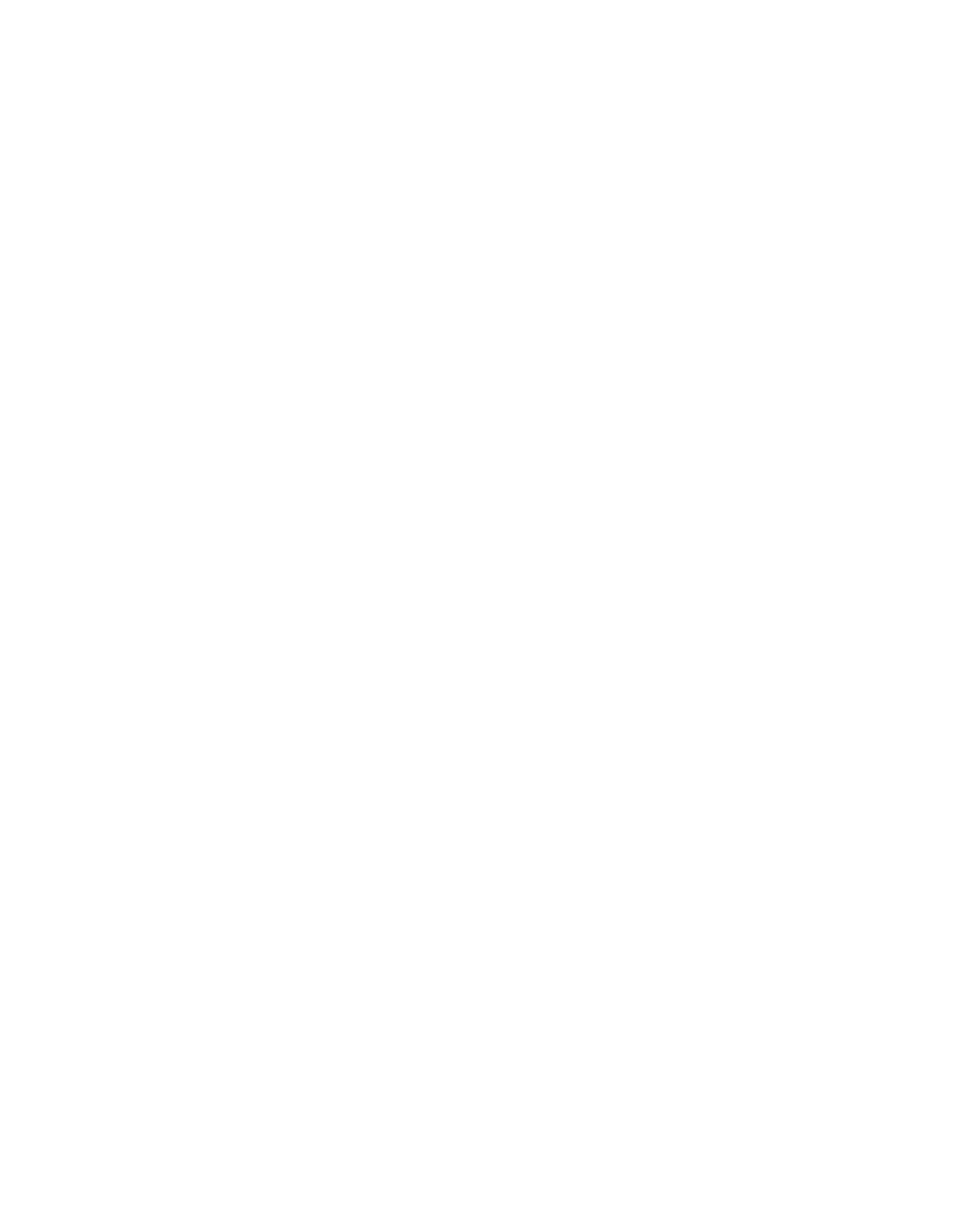# Tuition Cost

| <b>Program</b>             | Clock Hours | Full-Time |          | <b>Part-Time Enrollment Fee Tuition</b> | Materials   | Books/Uniform | Total Tuition |
|----------------------------|-------------|-----------|----------|-----------------------------------------|-------------|---------------|---------------|
| <b>Barber Styliing</b>     | 1500        | 50 wks    | 75 wks   | \$100.00                                | \$10,200.00 | \$700.00      | \$200.00      |
| \$11,200.00                |             |           |          |                                         |             |               |               |
| <b>Barber Instructor</b>   | 1000        | 33.3 wks  | $50$ wks | \$100.00                                | \$7,000.00  | \$300.00      | \$200.00      |
| \$7,600.00                 |             |           |          |                                         |             |               |               |
| (Less Than 2 yrs Licensed) |             |           |          |                                         |             |               |               |
| <b>Barber Instructor</b>   | 600         | 50 wks    | 75 wks   | \$100.00                                | \$4,200.00  | \$300.00      | \$200.00      |
| \$4,800.00                 |             |           |          |                                         |             |               |               |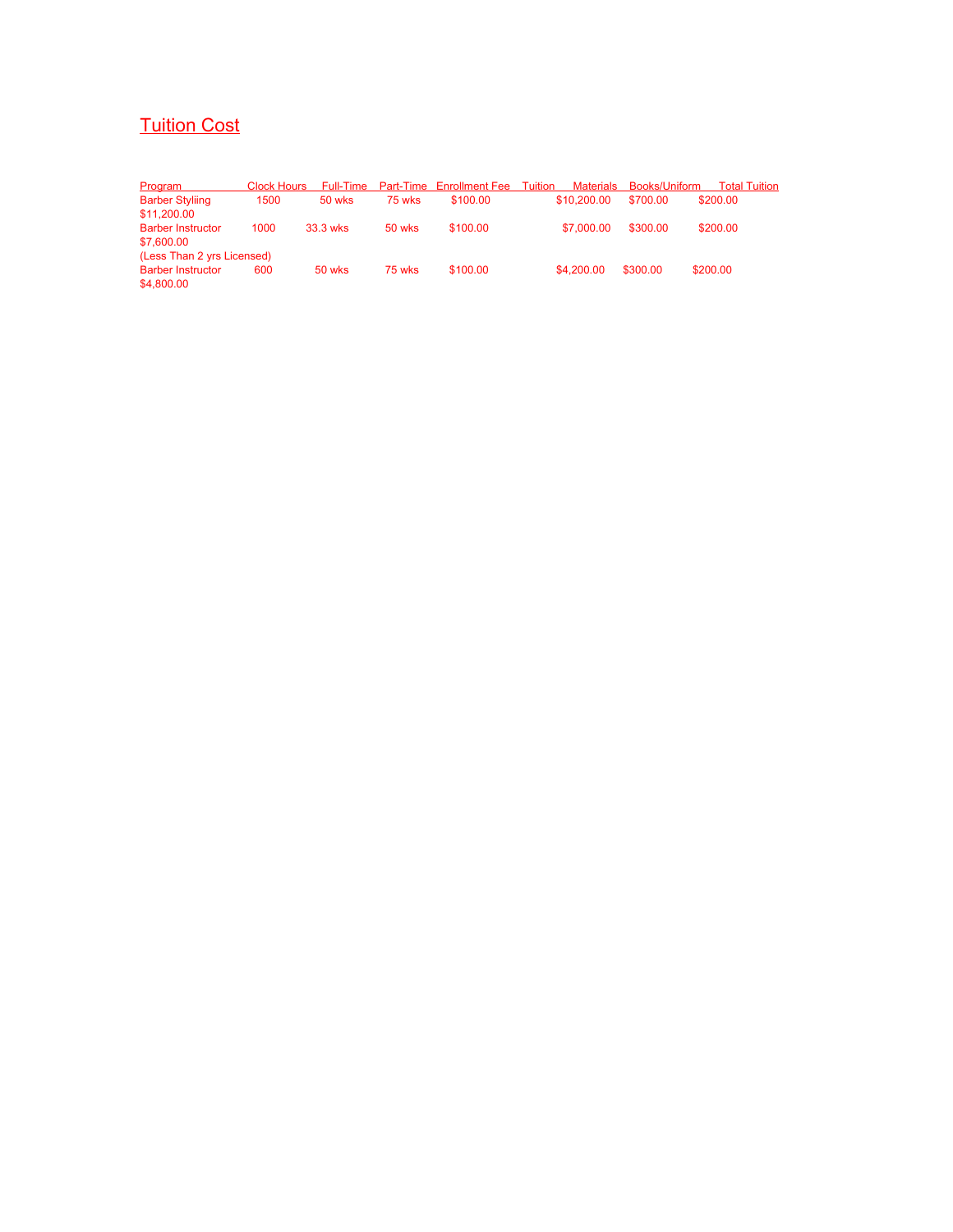### VETERANS SECTION

(Specifically applies to those students using veteran education benefits) Transfer of Hours Policy Transfer of Credits – TRANSFER POLICY: A student must submit a transcript of hours from the previous institution. (School Name) has the right to accept all, part, or none of the transfer hours accumulated at said institution. Purpose: To ensure that our students are fully prepared for the state board Transfer hours in a way that allows the student to be scheduled with other students Process: Official Transcripts Received by School Remove from consideration any courses from other school that are below 75% Administer theory chapter tests on remaining courses from other schools over 75% Any chapter test taken that scores over a 75% is eligible for transfer. Eligible hours are then evaluated as to the ability to schedule those hours in a way that allows the student to be grouped with other students in a complete block. If those hours are able to be grouped by an entire block, they will be awarded. If the they are not able to be grouped, then they will not be awarded. ALL TRANSFER ATTEMPTS MUST BE MADE PRIOR TO A STUDENT STARTING SCHOOL. Satisfactory Academic Progress (SAP) Policy Evaluation Period (based on actual hours completed) Students receiving veteran education benefits will be evaluated for Satisfactory Progress at 450, 900, 1200 AND 1500 hours for the Barbering and Barber Teacher Programs, 340 AND 680 for our Cross-Over Program. Maximum Time Frame Students receiving veteran education benefits of the approved clock hour program need to complete in less than 110% of the total length of the program. In no case are Veteran benefits used past 110% of the total length. The VA will not pay for additional hours, but the veteran student may complete the program using other funding. Warning The first time a veteran student fails to meet minimum requirements for SAP during an evaluation period, he/she will be placed on a warning period. During this time, the student will still be considered to be making satisfactory academic progress (SAP). The student will be advised in writing on the actions required to attain SAP by the next evaluation. If at the end of the warning period (next evaluation period) the student has still not met both attendance and academic requirements, they will be terminated from the program. The student may appeal the non-satisfactory academic progress decision (see below – Appeals). Those students meeting attendance and academic requirements at the end of the warning period will be considered to be making SAP. 26 Appeals Rules cannot be written that will apply to every situation in every school.

Therefore, any policy established by the school may be appealed due to mitigating circumstances. If a student wishes to appeal a non-satisfactory academic progress determination, it must be done in writing and contain reasons such as the death of a relative, an injury or illness

of student, or other mitigating circumstances. Students must also provide documentation supporting this claim with a statement including changes in the student's situation that will allow the achievement of satisfactory academic progress at the next evaluation. All appeals and results of the appeal are documented in the student's file. Anyone wishing to appeal a policy must do so using the appeals form and attach any applicable documentation. The appeal will be reviewed by

appropriate personnel and a determination will be made. All decisions on appeal are final. Appeals regarding a failure to meet the Satisfactory Academic Progress (SAP) must be made within 15 days of the negative determination. Should the student fail in his/her appeal, they will be terminated from the program. Note: The VA will be notified of veteran termination for lack of satisfactory academic progress and student benefits may be impacted. Any Student using VA benefits that wishes to continue attending (School Name) may need to apply for financial aid or assume personal responsibility for continuing to attend (School Name) Probation Students who fail to meet minimum requirements for attendance or academic progress at the end of the